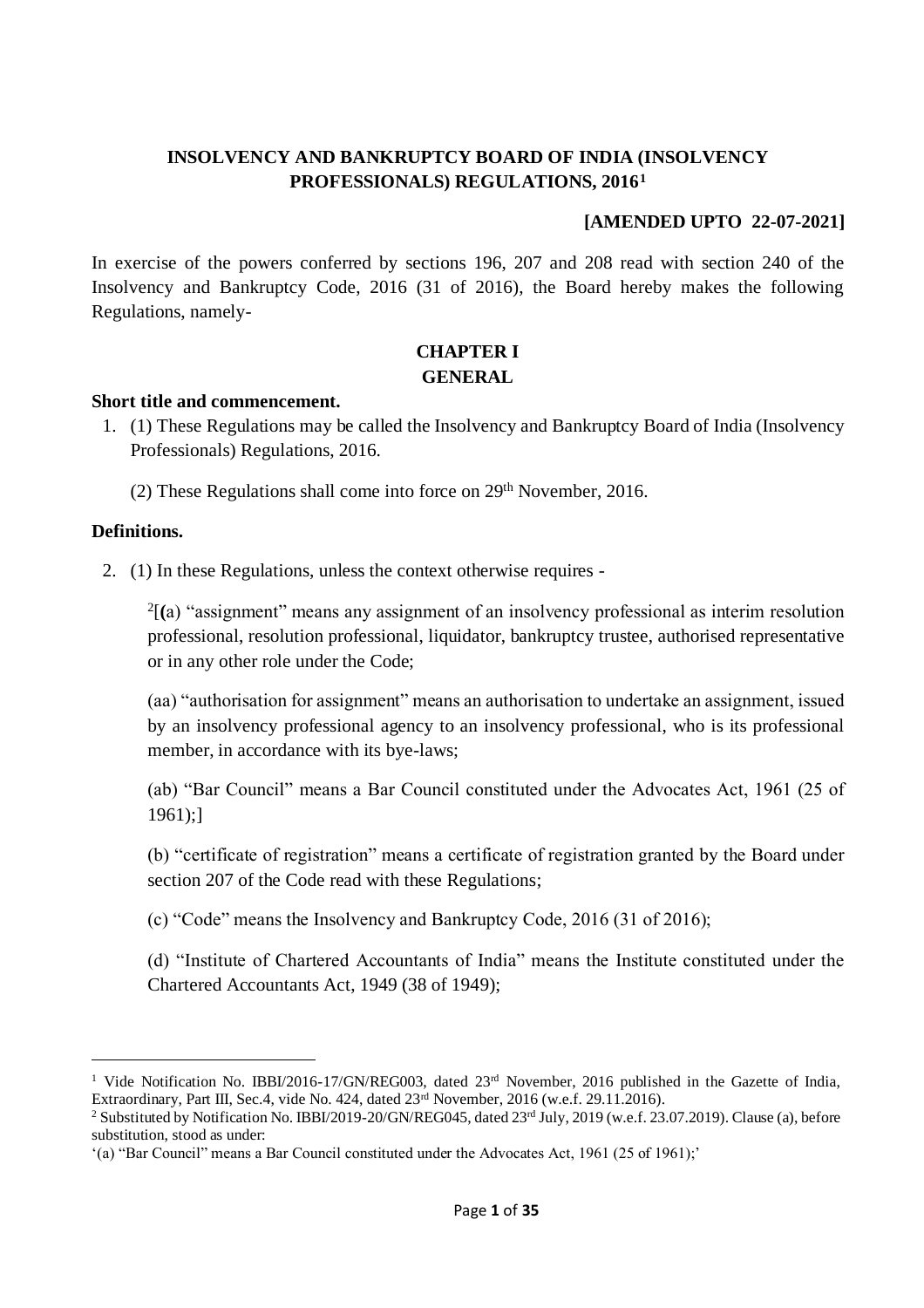(e) "Institute of Cost Accountants of India" means the Institute constituted under the Cost and Works Accountants Act, 1959 (23 of 1959);

(f) "Institute of Company Secretaries of India" means the Institute constituted under the Institute of the Company Secretaries Act, 1980 (56 of 1980); and

(g) "professional member" means an individual who has been enrolled as a member of an insolvency professional agency;

(2) Unless the context otherwise requires, words and expressions used and not defined in these Regulations, shall have the meanings assigned to them in the Code.

## **CHAPTER II INSOLVENCY EXAMINATIONS**

3. (1) The Board shall, either on its own or through a designated agency, conduct a 'National Insolvency Examination' in such a manner and at such frequency, as may be specified, to test the knowledge and practical skills of individuals in the areas of insolvency, bankruptcy and allied subjects.

(2) The Board shall, either on its own or through a designated agency, conduct a 'Limited Insolvency Examination' to test the knowledge and application of knowledge of individuals in the areas of insolvency, bankruptcy and allied subjects.

 $3(3)$  The syllabus, format, qualifying marks and frequency of the Limited Insolvency Examination shall be published on the website of the Board at least three months before the examination.]

#### **CHAPTER III REGISTRATION OF INSOLVENCY PROFESSIONALS**

#### **Eligibility.**

- 4. No individual shall be eligible to be registered as an insolvency professional if he-
	- (a) is a minor;
	- (b) is not a person resident in India;

(c) does not have the qualification and experience specified in Regulation 5 or Regulation 9, as the case may be;

<sup>3</sup> Substituted by Notification No. IBBI/2017-18/GN/REG027, dated 27th March, 2018 (w.e.f. 01.04.2018). Sub Regulation (3), before substitution, stood as under:

<sup>&</sup>quot;(3) The syllabus, format and frequency of the 'Limited Insolvency Examination', including qualifying marks, shall be published on the website of the Board at least one month before the examination."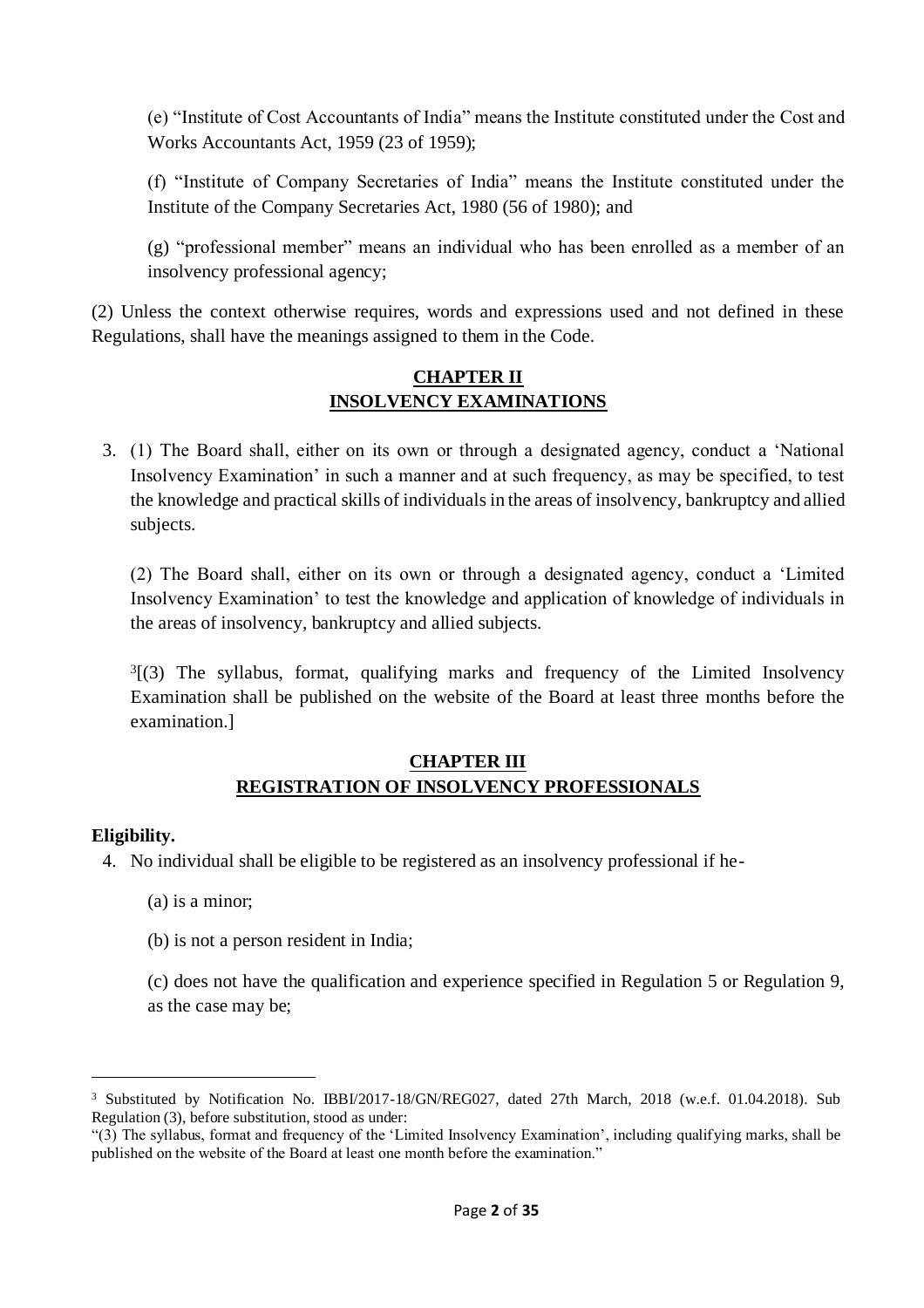(d) has been convicted by any competent court for an offence punishable with imprisonment for a term exceeding six months or for an offence involving moral turpitude, and a period of five years has not elapsed from the date of expiry of the sentence:

Provided that if a person has been convicted of any offence and sentenced in respect thereof to imprisonment for a period of seven years or more, he shall not be eligible to be registered;

(e) he is an undischarged insolvent, or has applied to be adjudicated as an insolvent;

- (f) he has been declared to be of unsound mind; or
- (g) he is not a fit and proper person;

Explanation*:* For determining whether an individual is fit and proper under these Regulations, the Board may take account of any consideration as it deems fit, including but not limited to the following criteria-

- (i) integrity, reputation and character,
- (ii) absence of convictions and restraint orders, and
- (iii) competence, including financial solvency and net worth.

#### **4 [Qualifications and experience.**

5. Subject to the other provisions of these regulations, an individual shall be eligible for registration, if he –

(a) has passed the Limited Insolvency Examination within twelve months before the date of his application for enrolment with the insolvency professional agency;

(b) has completed a pre-registration educational course, as may be required by the Board, from an insolvency professional agency after his enrolment as a professional member; and

(c) has-

(i) successfully completed the National Insolvency Programme, as may be approved by the Board;

(a) has passed the National Insolvency Examination;

- (b) has passed the Limited Insolvency Examination, and has fifteen years of experience in management, after he received a Bachelor's degree from a university established or recognized by law; or
- (c) has passed the Limited Insolvency Examination and has ten years of experience as -

<sup>4</sup> Substituted by Notification No. IBBI/2017-18/GN/REG027, dated 27th March, 2018 (w.e.f. 01.04.2018). Regulation 5, before substitution, stood as under:

<sup>&</sup>quot;5. Subject to the other provisions of these Regulations, an individual shall be eligible for registration, if he-

<sup>(</sup>i) a chartered accountant enrolled as a member of the Institute of Chartered Accountants of India,

<sup>(</sup>ii) a company secretary enrolled as a member of the Institute of Company Secretaries of India,

<sup>(</sup>iii) a cost accountant enrolled as a member of the Institute of Cost Accountants of India, or

<sup>(</sup>iv) an advocate enrolled with a Bar Council.".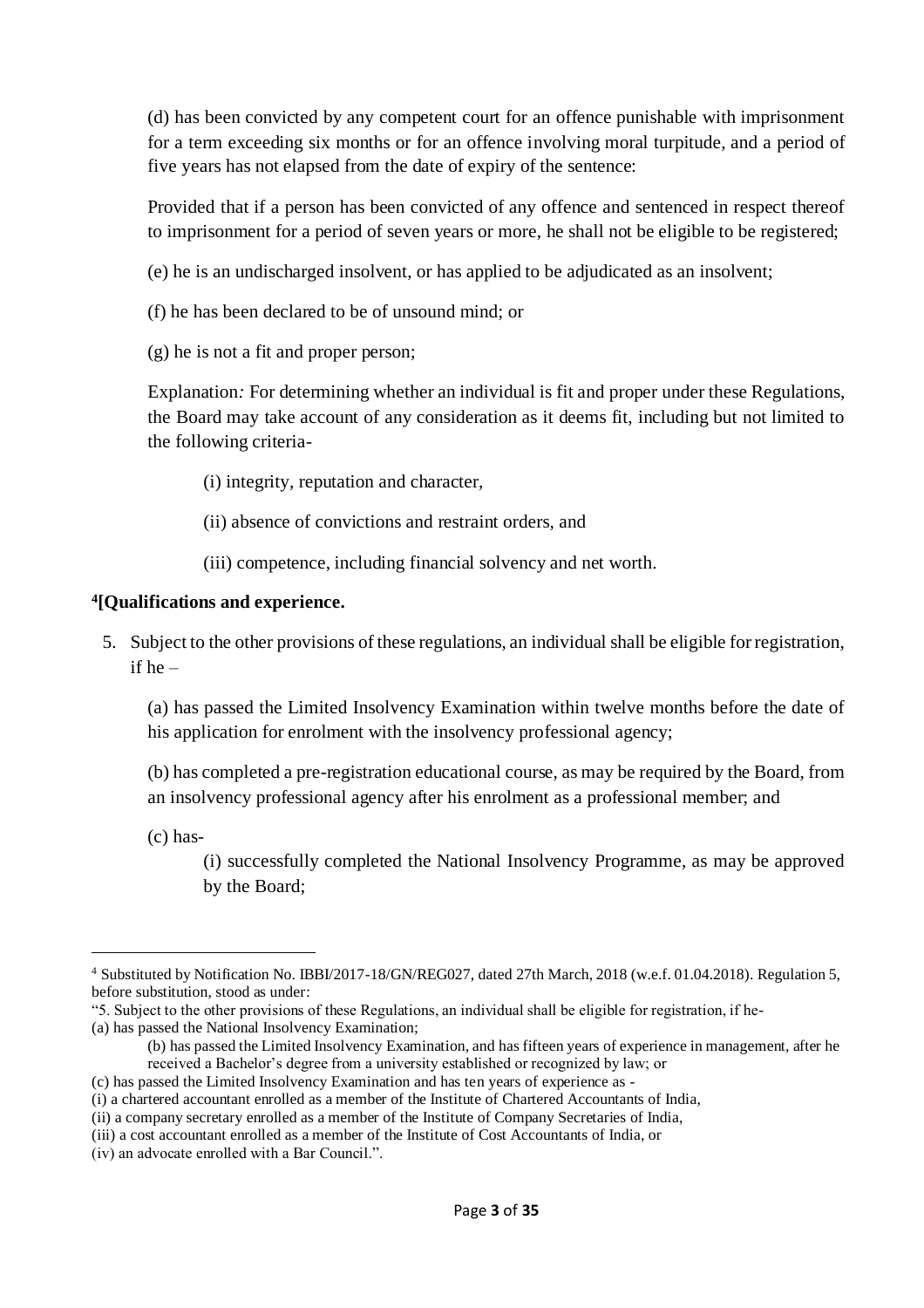(ii) successfully completed the Graduate Insolvency Programme, as may approved by the Board;

- 5 [(iii) experience of
	- (a) ten years in the field of law, after receiving a Bachelor's degree in law;
	- (b) ten years in management, after receiving a Master's degree in Management or two-year full time Post Graduate Diploma in Management; or
	- (c) fifteen years in management, after receiving a Bachelor's degree,

from a university established or recognised by law or an Institute approved by All India Council of Technical Education; or] (iv) ten years' of experience as –

> (a) chartered accountant registered as a member of the Institute of Chartered Accountants of India,

> (b) company secretary registered as a member of the Institute of Company Secretaries of India,

> (c) cost accountant registered as a member of the Institute of Cost Accountants of India, or

(d) advocate enrolled with the Bar Council.]

6 [Explanation 1.- For the purposes of this regulation, only professional and managerial experience shall be considered.

Explanation 2.- For the purpose of computing,-

- (a) the total experience of 10 or 15 years under sub-clause (iii), there shall be included experience of any period under sub-clause (iv);
- (b) the total experience of 10 years under sub-clause (iv), there shall be included experience of any period under any of the items of that sub-clause.

#### **Illustration 1**

Where an individual has experience of nine years under sub-clause (iii) and experience of six years under sub-clause (iv), he shall be considered having experience of fifteen years for the purposes of sub-clause (iii).

#### **Illustration 2**

Where an individual has experience of 6 years under item (a) of sub-clause (iv) and experience of four years under item (d) of sub-clause (iv), he shall be considered as having total experience of 10 years for the purposes of sub-clause (iv).]

#### **Application for certificate of registration.**

<sup>&</sup>lt;sup>5</sup> Substituted by Notification No. IBBI/2021-22/GN/REG077, dated  $22<sup>nd</sup>$  July, 2021 (w.e.f. 22.07.2021). Regulation 5(c)(iii), before substitution, stood as under:

<sup>&</sup>quot;(iii) fifteen years' of experience in management, after receiving a Bachelor's degree from a university established or recognised by law; or"

 $6$  Inserted by Notification No. IBBI/2021-22/GN/REG077, dated  $22<sup>nd</sup>$  July, 2021 (w.e.f. 22.07.2021).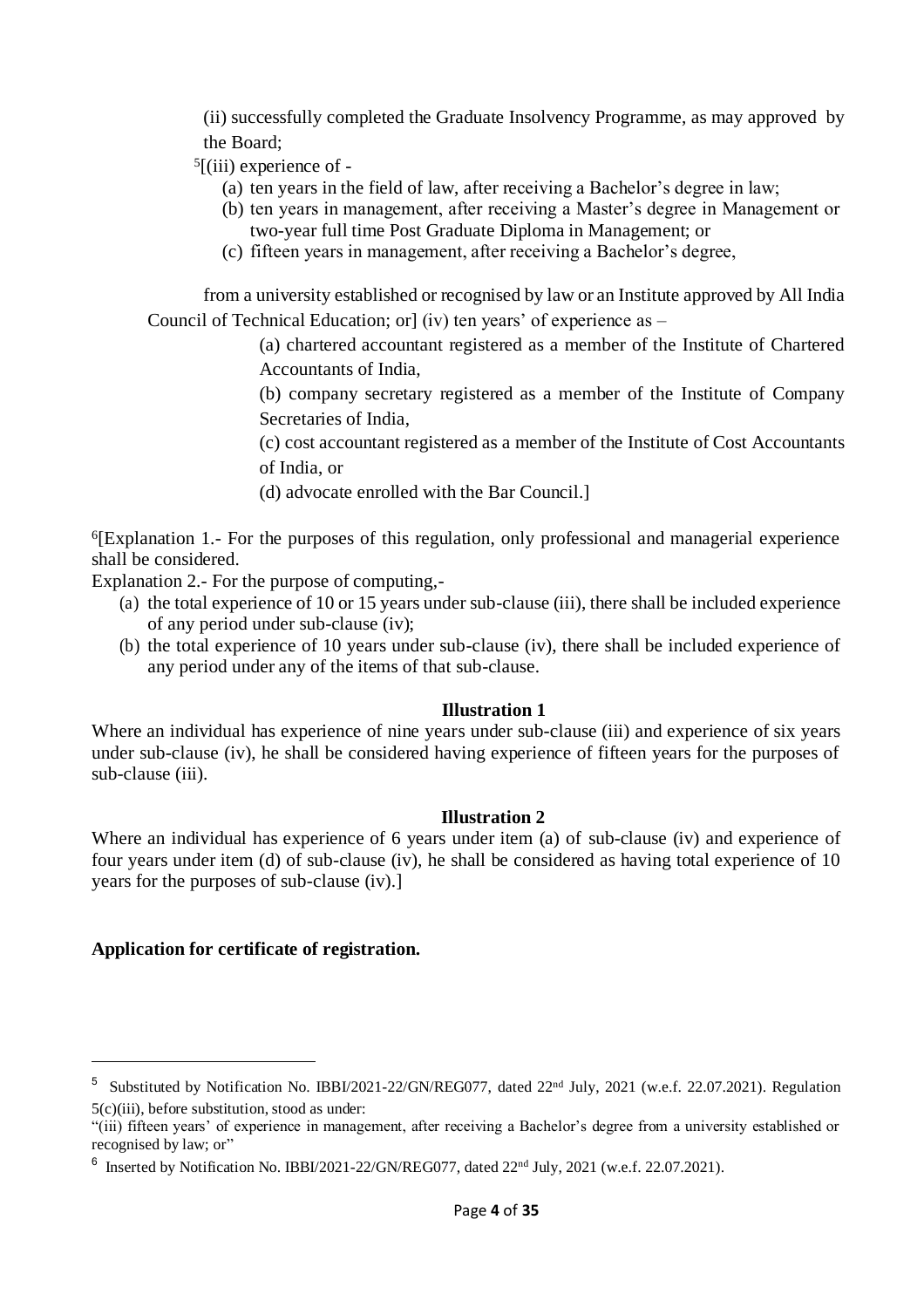6. (1) An individual enrolled with an insolvency professional agency as a professional member may make an application to the Board in Form A of the Second Schedule to these Regulations, along with a non-refundable application fee of ten thousand rupees to the Board.

(2) The Board shall acknowledge an application made under this Regulation within seven days of its receipt.

(3) The Board may require the applicant to submit, within reasonable time, additional documents, information or clarification that it deems fit.

(4) The Board may require the applicant to appear, within reasonable time, before the Board in person, or through his authorised representative for clarifications required for processing the application.

### **Certificate of registration.**

7. (1) If the Board is satisfied, after such inspection or inquiry as it deems necessary that the applicant is eligible under these Regulations, it may grant a certificate of registration to the applicant to carry on the activities of an insolvency professional in Form B of the Second Schedule to these Regulations, within sixty days of receipt of the application, excluding the time given by the Board for presenting additional documents, information or clarification, or appearing in person, as the case may be.

(2) The registration shall be subject to the conditions that the insolvency professional shall -

(a) at all times abide by the Code, rules, regulations, and guidelines thereunder and the byelaws of the insolvency professional agency with which he is enrolled;

(b) at all times continue to satisfy the requirements under Regulation 4;

7 [(ba) undergo continuing professional education, as may be required by the Board;

(bb) not outsource any of his duties and responsibilities under the Code, except those specifically permitted by the Board.]

 $<sup>8</sup>$ [(c) pay to the Board, a fee of ten thousand rupees, every five years after the year in which</sup> the certificate is granted and such fee shall be paid on or before the 30<sup>th</sup> April of the year it falls due;

*Illustration*

<sup>7</sup> Inserted by Notification No. IBBI/2017-18/GN/REG027, dated 27th March, 2018 (w.e.f. 01.04.2018).

<sup>&</sup>lt;sup>8</sup> Substituted by Notification No. IBBI/2018-19/GN/REG036, dated 11<sup>th</sup> October, 2018 (w.e.f.11.10.2018). clause (c), before substitution, stood as under:

<sup>&</sup>quot;(c) pay a fee of ten thousand rupees to the Board, every five years after the year in which the certificate is granted;"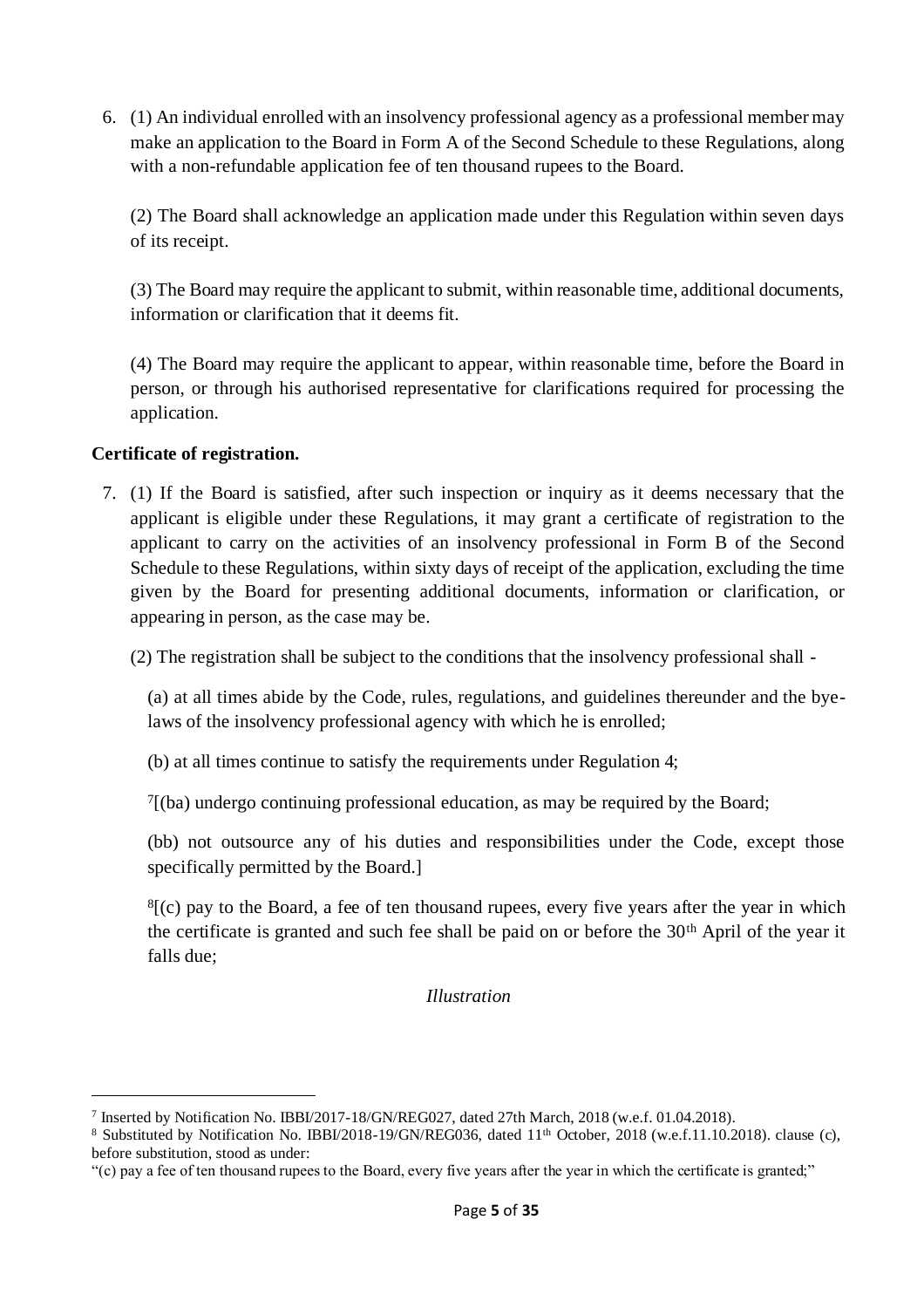Where registration is granted on 2nd February, 2018 in the year 2017-18, the fee shall become due on 1st April, 2023, after five years (2018-19, 2019-20, 2020-21, 2021-22 and 2022-23) and it shall be paid on or before the 30th April, 2023.

(ca) pay to the Board, a fee calculated at the rate of 0.25 percent of the professional fee earned for the services rendered by him as an insolvency professional in the preceding financial year, on or before the 30th of April every year, along with a statement in Form E of the Second Schedule;]

<sup>9</sup>[Provided that for the financial year 2019-2020, an insolvency professional shall pay the fee under this clause on or before the 30<sup>th</sup> June, 2020.]

 $10$ [Provided further that for the financial year 2020-2021, an insolvency professional shall pay the fee under this clause on or before the 30<sup>th</sup> June, 2021.]

(d) not render services as an insolvency professional unless he becomes a partner or director of an insolvency professional entity recognised by the Board under Regulation 13, if he is not a citizen of India;

(e) take prior permission of the Board for shifting his professional membership from one insolvency professional agency to another, after receiving no objection from both the concerned insolvency professional agencies;

(f) take adequate steps for redressal of grievances;

(g) maintain records of all assignments undertaken by him under the Code for at least three years from the completion of such assignment;

(h) abide by the Code of Conduct specified in the First Schedule to these Regulations; and

(i) abide by such other conditions as may be imposed by the Board.

### <sup>11</sup>[**Authorisation for assignment.**

7A. An insolvency professional shall not accept or undertake an assignment after 31st December, 2019 unless he holds a valid authorisation for assignment on the date of such acceptance or commencement of such assignment, as the case may be:

Provided that provisions of this regulation shall not apply to an assignment which an insolvency professional is undertaking as on-

(a) 31st December, 2019; or

(b) the date of expiry of his authorisation for assignment.]

<sup>9</sup> Inserted by Notification No. IBBI/2020-21/GN/REG057, dated 20th April, 2020 (w.e.f. 28.03.2020).

<sup>&</sup>lt;sup>10</sup> Inserted by Notification No. IBBI/2021-22/GN/REG073 dated 27th April, 2021 (w.e.f. 27.04.2021).

<sup>&</sup>lt;sup>11</sup> Inserted by Notification No. IBBI/2019-20/GN/REG045, dated 23<sup>rd</sup> July, 2019 (w.e.f. 23.07.2019).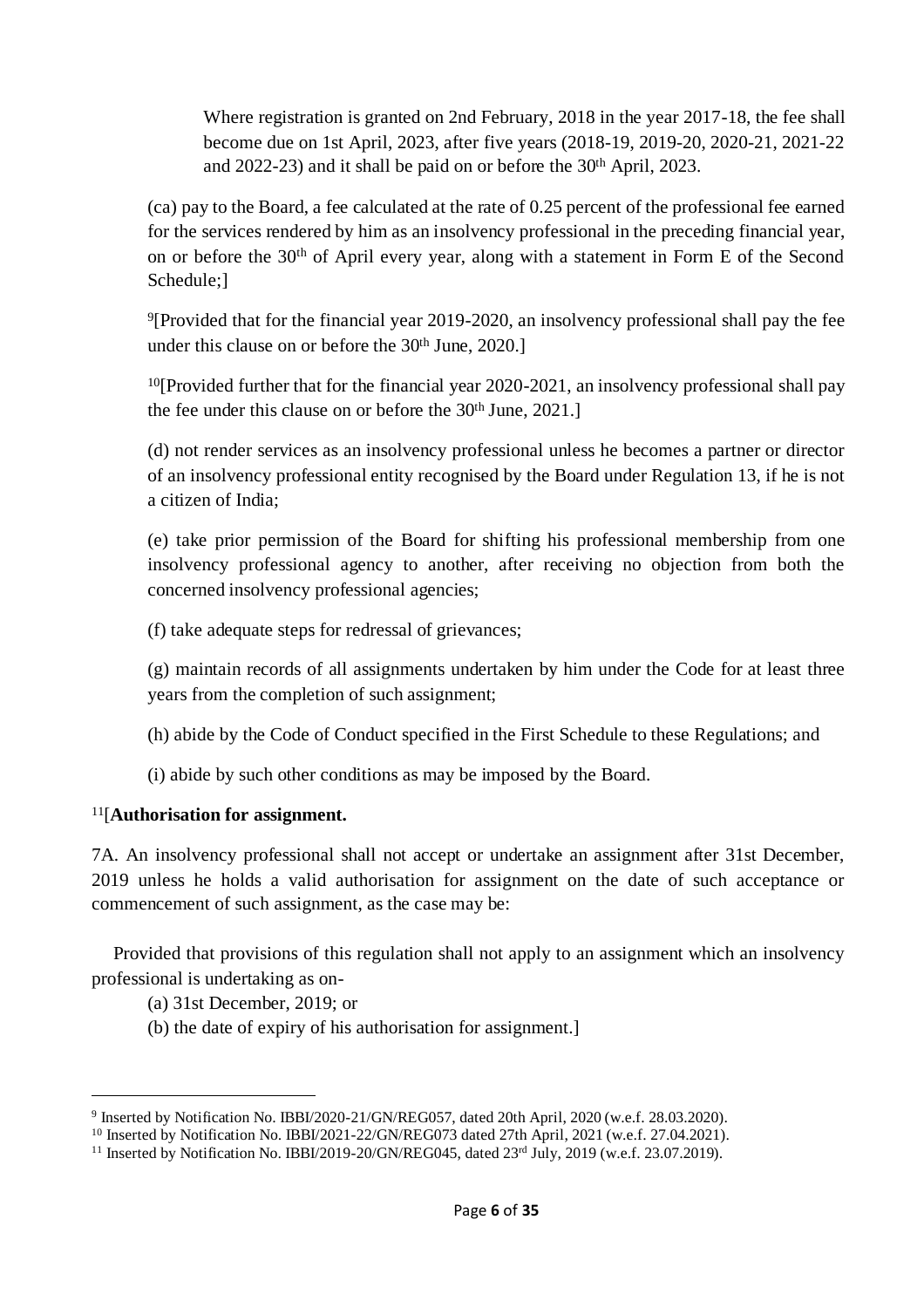#### **Refusal to grant certificate.**

8. (1) If, after considering an application made under Regulation 6, the Board is of the *prima facie*  opinion that the registration ought not be granted, it shall communicate the reasons for forming such an opinion and give the applicant an opportunity to explain why his application should be accepted, within fifteen days of the receipt of the communication from the Board, to enable it to form a final opinion.

(2) The communication under sub-regulation (1) shall be made to the applicant within forty five days of receipt of the application, excluding the time given by the Board for presenting additional documents, information or clarifications, or appearing in person, as the case may be.

(3) After considering the explanation, if any, given by the applicant under sub-regulation (1), the Board shall communicate its decision to-

- (a) accept the application, along with the certificate of registration, or
- (b) reject the application by an order, giving reasons thereof,

within thirty days of receipt of the explanation.

9. **<sup>12</sup>[\*\*\*]**

#### "9. **Registration for a limited period.**

a. has been 'in practice' for fifteen years as-

- (i) a chartered accountant enrolled as a member of the Institute of Chartered Accountants of India,
- (ii) a company secretary enrolled as a member of the Institute of Company Secretaries of India,
- (iii) a cost accountant enrolled as a member of the Institute of Cost Accountants of India, or
- (iv) an advocate enrolled with a Bar Council; and

b. submits an application for registration in Form A of the Second Schedule to these Regulations to the insolvency professional agency with which he is enrolled on or before 31st December, 2016 along with a non-refundable application fee of five thousand rupees which shall be collected by such insolvency professional agency on behalf of the Board.

(2) The insolvency professional agency shall submit to the Board the fee collected and the details of the applications received under sub-regulation (1)(b).

(3) An individual referred to sub-regulation (1) shall be registered for a limited period upon submission of the details and fee to the Board under sub-regulation (2), which shall be valid for a period of six months from the date of such submission.

Provided that he may complete the pending assignments undertaken before the expiry of his registration, and his registration shall be deemed to be valid for this limited purpose."

<sup>&</sup>lt;sup>12</sup> Omitted by Notification No. IBBI/2021-22/GN/REG077, dated 22<sup>nd</sup> July, 2021 (w.e.f. 22.07.2021). Prior to omission, Regulation 9 stood as under: -

<sup>(1)</sup> Notwithstanding any of the provisions of Regulation 5, an individual shall be eligible to be registered for a limited period as an insolvency professional if he-

<sup>(4)</sup> An insolvency professional registered under sub-regulation (3) shall not undertake any assignment as an insolvency professional after the expiry of his registration: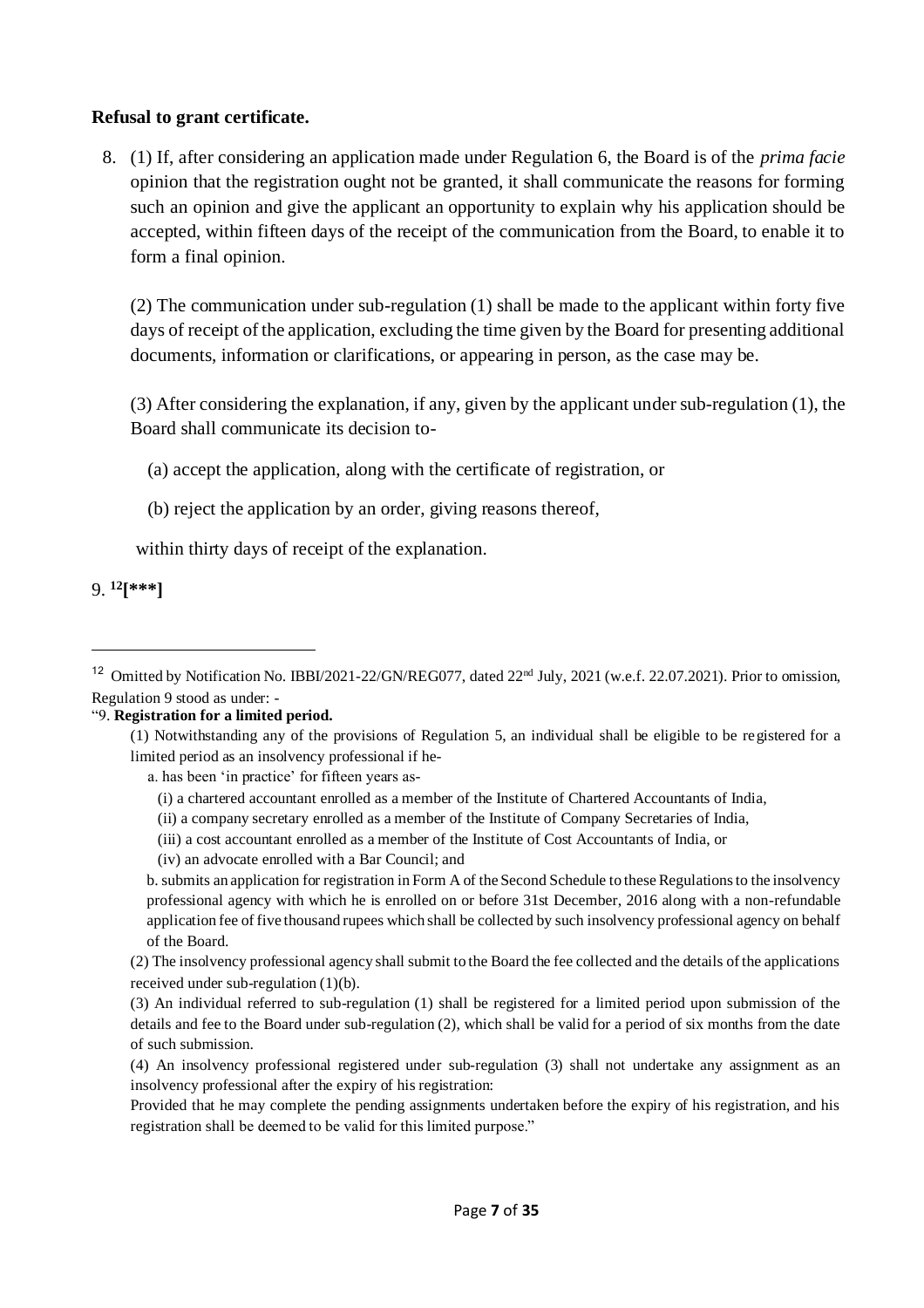### **<sup>13</sup>[CHAPTER IV ISSUE AND SURRENDER OF AUTHORISATION FOR ASSIGNMENT AND DISCIPLINARY PROCEEDINGS]**

 $10.$  <sup>14</sup> $[(1)$  An insolvency professional agency shall inform the Board when it-

- (a) issues or renews an authorisation for assignment;
- (b) suspends or cancels an authorisation for assignment;
- (c) revokes the suspension of an authorisation for assignment; or
- (d) accepts the surrender of an authorisation for assignment,

within one working day of taking such action.]

(2) The Board shall take note of the information received under sub-regulation (1).

#### **Disciplinary proceedings.**

11. (1) Based on the findings of an inspection or investigation, or on material otherwise available on record, if the Board is of the *prima facie* opinion that sufficient cause exists to take actions permissible under section 220, it shall issue a show-cause notice to the insolvency professional.

(2) The show-cause notice shall be in writing, and shall state-

- a. the provisions of the Code under which it has been issued;
- b. the details of the alleged facts;
- c. the details of the evidence in support of the alleged facts;
- d. the provisions of the Code, rules, regulations and guidelines thereunder allegedly violated, or the manner in which the public interest is allegedly affected;
- e. the actions or directions that the Board proposes to take or issue if the allegations are established;
- f. the manner in which the insolvency professional is required to respond to the show-cause notice;
- g. consequences of failure to respond to the show-cause notice; and
- h. procedure to be followed for disposal of the show-cause notice.

(3) The show-cause notice shall enclose copies of documents relied upon and extracts of relevant portions from the report of investigation or inspection, or other records.

<sup>&</sup>lt;sup>13</sup> Substituted by Notification No. IBBI/2019-20/GN/REG045, dated 23<sup>rd</sup> July, 2019 (w.e.f. 23.07.2019). Before substitution, it stood as -"TEMPORARY SURRENDER AND DISCIPLINARY PROCEEDINGS".

<sup>&</sup>lt;sup>14</sup> Substituted by Notification No. IBBI/2019-20/GN/REG045, dated 23rd July, 2019 (w.e.f. 23.07.2019). Before substitution, it stood as under:

<sup>&</sup>quot;(1) An insolvency professional agency shall inform the Board if any of its professional members has temporarily surrendered his certificate of membership or revived his certificate of membership after temporary surrender, not later than seven days from approval of the application for temporary surrender or revival, as the case may be."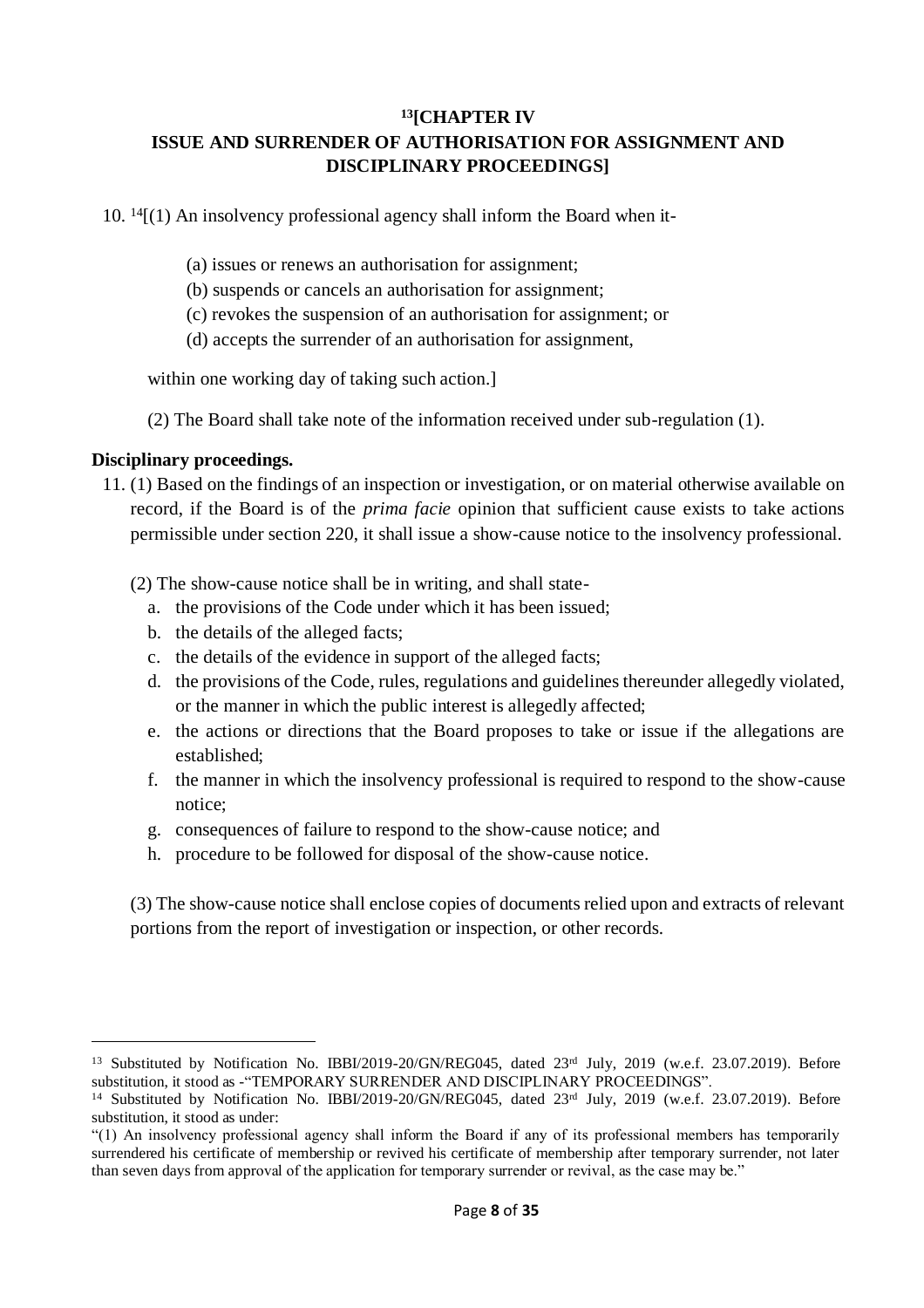(4) A show-cause notice issued shall be served on the insolvency professional in the following manner-

(a) by sending it to the insolvency professional, at the address provided by him or provided by the insolvency professional agency with which he is enrolled, by registered post with acknowledgement due; or

(b) by an appropriate electronic means to the email address of the insolvency professional, provided by him or provided by the insolvency professional agency with which he is enrolled.

(5) The Board shall constitute a Disciplinary Committee for disposal of the show-cause notice.

(6) The Disciplinary Committee shall endeavour to dispose of the show-cause notice within a period of six months of the assignment.

(7) The Disciplinary Committee shall dispose of the show-cause notice assigned under subregulation (5) by a reasoned order in adherence to principles of natural justice, and after considering the submissions, if any, made by the insolvency professional, the relevant material facts and circumstances, and the material on record.

(8) The order disposing of a show-cause notice may provide for-

- (a) no action;
- (b) warning;
- <sup>15</sup>[**(**ba) suspension or cancellation of authorisation for assignment;]
- (c) any of the actions under section 220(2) to (4); or
- (d) a reference to the Board to take any action under section 220(5).

(9) The order passed under sub-regulation (7) shall not become effective until thirty days have elapsed from the date of issue of the order unless the Disciplinary Committee states otherwise in the order along with the reason for the same.

(10) The order passed under sub-regulation (7) shall be issued to the insolvency professional, with a copy issued to the insolvency professional agency with which he is enrolled immediately, and be published on the website of the Board.

## **CHAPTER V RECOGNITION OF INSOLVENCY PROFESSIONAL ENTITIES**

<sup>&</sup>lt;sup>15</sup> Inserted by Notification No. IBBI/2019-20/GN/REG045, dated 23<sup>rd</sup> July, 2019 (w.e.f. 23.07.2019).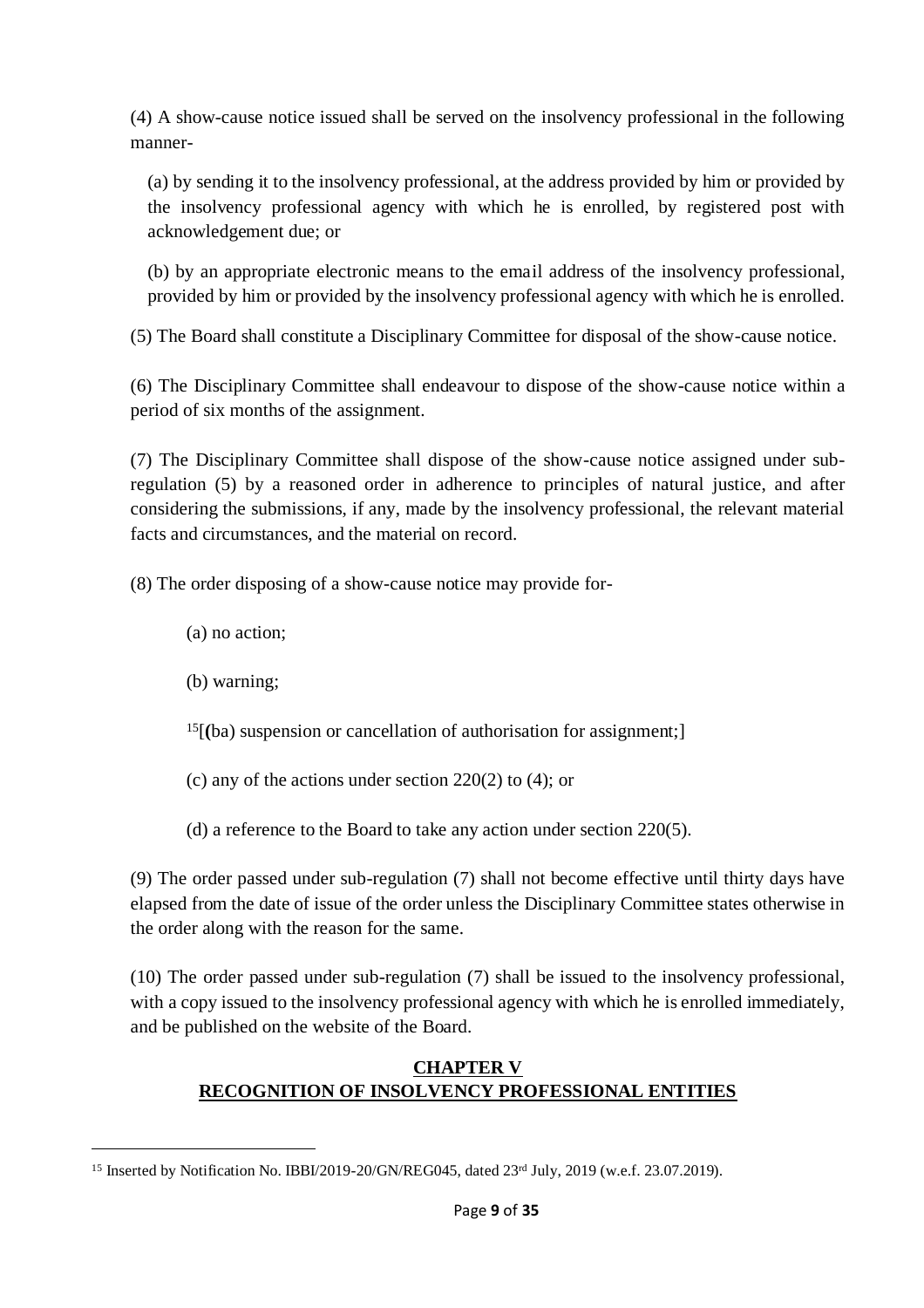#### **Recognition of Insolvency Professional Entities.**

12. <sup>16</sup>**[**(1) A company, a registered partnership firm or a limited liability partnership may be recognised as an insolvency professional entity, if –

(a) <sup>17</sup>[its sole objective is to provide support services to insolvency professionals];

(b) it has a net worth of not less than one crore rupees;

(c) majority of  $18$  [its equity shares] is held by insolvency professionals, who are its directors, in case it is a company;

(d) majority of capital contribution is made by insolvency professionals, who are its partners, in case it is a limited liability partnership firm or a registered partnership firm;

(e) majority of its partners or directors, as the case may be, are insolvency professionals;

(f) majority of its whole time directors are insolvency professionals, in case it is a company; and

(g) none of its partners or directors is a partner or a director of another insolvency professional entity:

<sup>19</sup>[Provided that the insolvency professional entities recognised before the date of commencement of the Insolvency and Bankruptcy Board of India (Insolvency Professionals) (Second Amendment) Regulations, 2021 shall comply with the provisions of clauses (b) and (c) on or before 31st December 2021.

*Explanation*.- For the purposes of clause (b) of this sub-regulation, 'net worth' means-

<sup>&</sup>lt;sup>16</sup> Substituted by Notification No. IBBI/2017-18/GN/REG027, dated 27th March, 2018 (w.e.f. 01.04.2018). Sub regulation (1) of Regulation 12, before substitution, stood as under:

<sup>&</sup>quot;A limited liability partnership, a registered partnership firm or a company may be recognised as an insolvency professional entity if-

<sup>(</sup>a) a majority of the partners of the limited liability partnership or registered partnership firm are registered as insolvency professionals; or

<sup>(</sup>b) a majority of the whole-time directors of the company are registered as insolvency professionals, as the case may be."

<sup>&</sup>lt;sup>17</sup> Substituted by Notification No. IBBI/2020-21/GN/REG061, dated 30th June, 2020 (w.e.f. 01.07.2020). Clause (a) of sub-regulation (1), before substitution stood as under:

<sup>&</sup>quot;its sole objective is to provide support services to insolvency professionals, who are partners or directors, as the case may be,"

<sup>&</sup>lt;sup>18</sup> Substituted by Notification No IBBI/2021-22/GN/REG077, dated 22<sup>nd</sup> July, 2021 (w.e.f. 22.07.2021). The words, before substitution stood as under:

<sup>&</sup>quot;its shares"

<sup>&</sup>lt;sup>19</sup> Substituted by Notification No IBBI/2021-22/GN/REG077, dated 22<sup>nd</sup> July, 2021 (w.e.f. 22.07.2021). The proviso, before substitution stood as under:

<sup>&</sup>quot;Provided that the insolvency professional entities recognised as on the date of commencement of the Insolvency and Bankruptcy Board of India (Insolvency Professionals) (Amendment) Regulations, 2018 shall comply with the provisions of clauses (a), (b) (c) and (d) on or before 30th September, 2018 and the provisions of clauses (e), (f) and (g) on or before 30th June, 2018."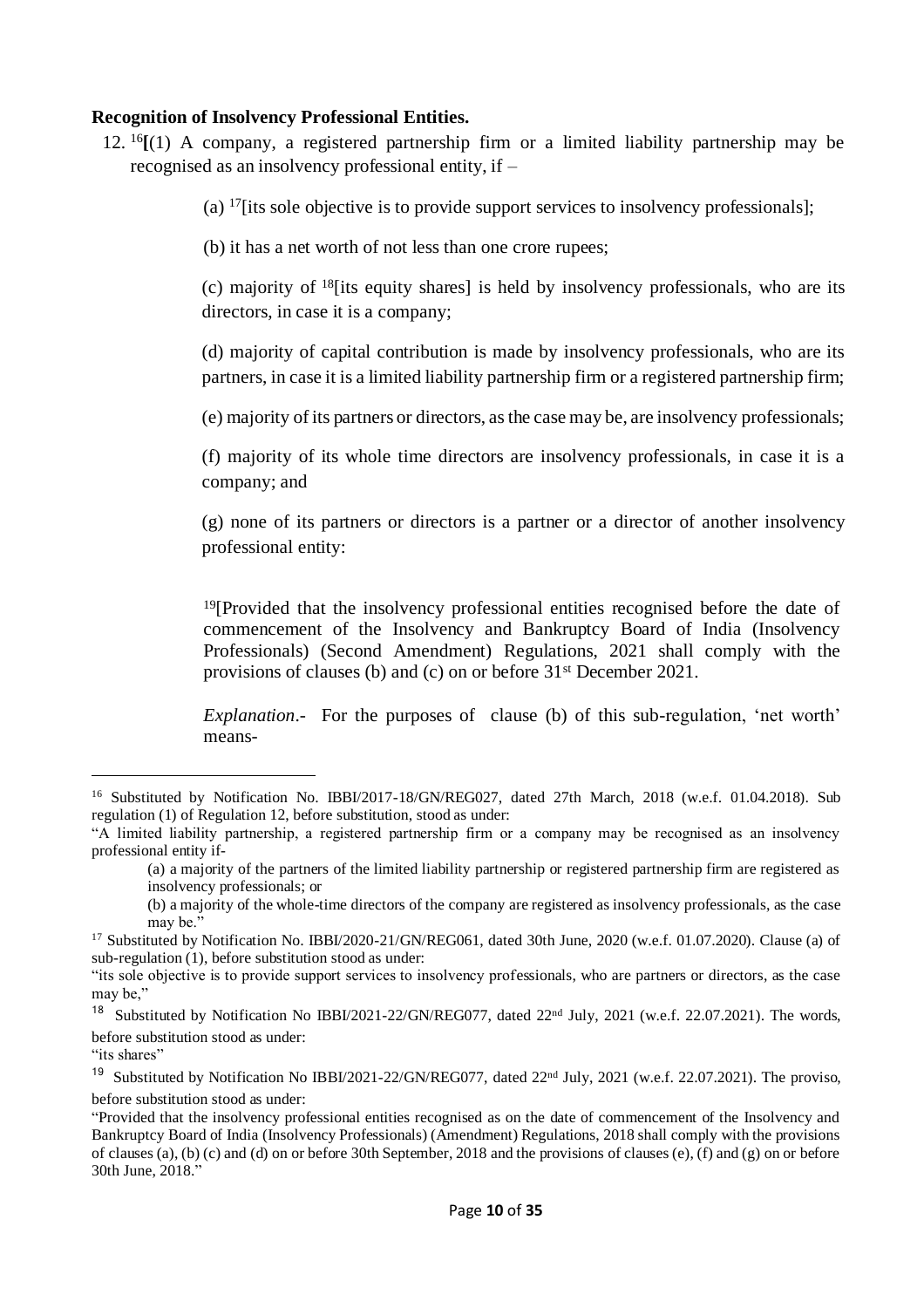$(i)$  the net worth as defined under section 2(57) of the Companies Act, 2013 in case of a company;

(ii) sum of partners' contribution in the capital account and their undistributed profits net of accumulated losses, if any, in case of a registered partnership firm or limited liability partnership.]

**<sup>20</sup>[**(2) A person eligible under sub-regulation (1) may make an application for recognition as an insolvency professional entity to the Board in Form C of the Second Schedule along with an application fee of fifty thousand rupees.]

 $21(3)$  The Board shall acknowledge an application made under this regulation within seven days of its receipt.

(4) The Board may, after examination of the application,-

(i) require the applicant to submit, within reasonable time, additional documents, information or clarification;

(ii) inspect or inquire the applicant;

(iii) require any of the directors or partners of the applicant to appear, within a reasonable time, before it in person for any clarifications,

13. as may be necessary for the purpose of considering the application.]  $^{22}[(1)(a)$  Where the Board, after consideration of the application under sub-regulation (4) of regulation 12,-

(i) is satisfied that the applicant is eligible under these Regulations, it may grant a certificate of recognition as an insolvency professional entity within sixty days of receipt of the application, excluding the time taken by the applicant for submitting additional documents, information or clarification, or appearing in person, as the case may be, under sub-regulation (4) of regulation 12;

(ii) is of the *prima facie* opinion that the recognition ought not be granted, it shall communicate such opinion along with reasons thereof and provide the applicant an opportunity to submit its explanation within fifteen days of the receipt of the communication from the Board, to enable it to form a final opinion.

<sup>&</sup>lt;sup>20</sup> Substituted by Notification No. IBBI/2018-19/GN/REG036, dated 11th October, 2018 (w.e.f.11.10.2018). Sub regulation (2), before substitution, stood as under:

<sup>&</sup>quot;(2) A person eligible under sub-regulation (1) may make an application for recognition as an insolvency professional entity to the Board in Form C of the Second Schedule to these Regulations."

<sup>&</sup>lt;sup>21</sup> Inserted by Notification No IBBI/2021-22/GN/REG077, dated 22<sup>nd</sup> July, 2021 (w.e.f. 22.07.2021).

<sup>&</sup>lt;sup>22</sup> Substituted by Notification No IBBI/2021-22/GN/REG077, dated 22<sup>nd</sup> July, 2021 (w.e.f. 22.07.2021). Sub-regulation (1), before substitution stood as under:

<sup>&</sup>quot;13(1) If the Board is satisfied, after such inspection or inquiry as it deems necessary that the applicant is eligible under these Regulations, it may grant a certificate of recognition as an insolvency professional entity in Form D of the Second Schedule to these Regulations."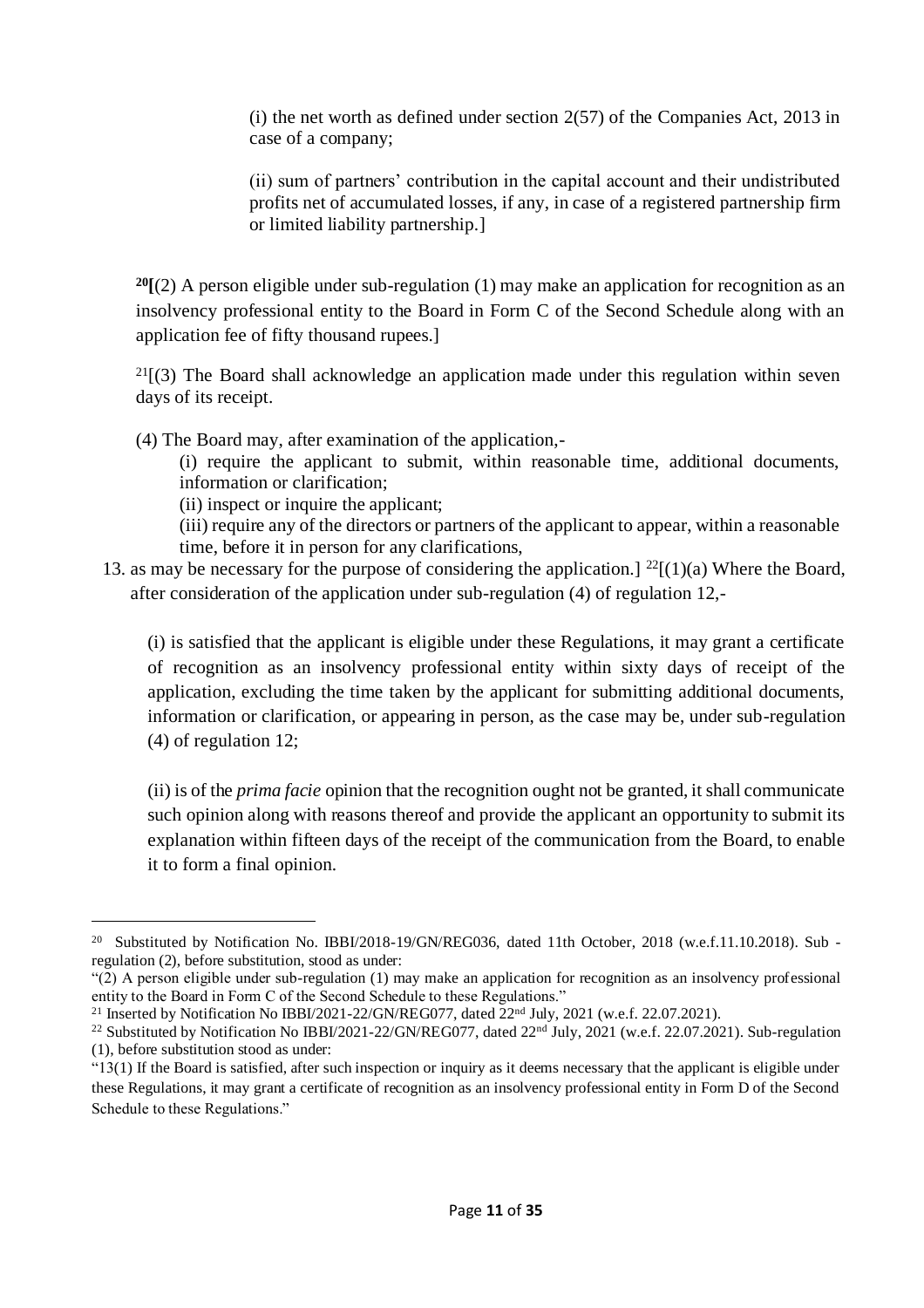(b) The Board shall, within thirty days of receipt of the explanation, if any, submitted by the applicant under clause (a), -

(i) grant a certificate of recognition as an insolvency professional entity; or

(ii) reject the application by an order, after recording reasons thereof.

(c)The Board shall grant a certificate of recognition as an insolvency professional entity under clause (a) or (b) in Form D of the Second Schedule.]

(2) The recognition shall be subject to the conditions that the insolvency professional entity shall-

(a) at all times continue to satisfy the requirements under Regulation 12;

 $^{23}$ [(b) inform the Board, within <sup>24</sup>[thirty] days, when an individual ceases to be its director or partner, as the case may be, in Form F of the Second Schedule along with a fee of two thousand rupees;

 $25$ [Provided that when an individual ceases to be its director or partner, as the case may be, on and from the date of commencement of the Insolvency and Bankruptcy Board of India (Insolvency Professionals) (Amendment) Regulations, 2020 and ending on the 31st December 2020, the insolvency professional entity shall inform the Board, within thirty days of such cessation;]

 $26$ [Provided further that when an individual ceases to be its director or partner, as the case may be, on and from the date of commencement of the Insolvency and Bankruptcy Board of India (Insolvency Professionals) (Amendment) Regulations, 2021 and ending on the 31st December 2021, the insolvency professional entity shall inform the Board, within thirty days of such cessation.]

(c) inform the Board, within <sup>27</sup>[thirty] days, when an individual joins as its director or partner, as the case may be, in Form F of the Second Schedule along with a fee of two thousand rupees;

<sup>28</sup>[Provided that when an individual joins as its director or partner, as the case may be, on and from the date of commencement of the Insolvency and Bankruptcy Board of India (Insolvency

<sup>&</sup>lt;sup>23</sup> Substituted by Notification No. IBBI/2018-19/GN/REG036, dated 11th October, 2018 (w.e.f.11.10.2018). Clauses (b)  $\&$  (c) of sub-regulation (2), before substitution, stood as under:

<sup>(</sup>a) inform the Board, within seven days, when an insolvency professional ceases to be its director or partner, as the case may be,

<sup>(</sup>b) inform the Board, within seven days, when an insolvency professional joins as its director or partner, as the case may be, and"

<sup>&</sup>lt;sup>24</sup> Substituted by Notification No IBBI/2021-22/GN/REG077, dated 22<sup>nd</sup> July, 2021 (w.e.f. 22.07.2021). The word, before substitution stood as under:

<sup>&</sup>quot;seven"

<sup>25</sup> Inserted by Notification No. IBBI/2020-21/GN/REG057, dated 20th April, 2020 (w.e.f. 28.03.2020).

<sup>&</sup>lt;sup>26</sup> Inserted by Notification No. IBBI/2021-22/GN/REG073 dated 27th April, 2021 (w.e.f. 27.04.2021).

<sup>&</sup>lt;sup>27</sup> Substituted by Notification No IBBI/2021-22/GN/REG077, dated 22<sup>nd</sup> July, 2021 (w.e.f. 22.07.2021). The word, before substitution stood as under:

<sup>&</sup>quot;seven"

<sup>&</sup>lt;sup>28</sup> Inserted by Notification No. IBBI/2020-21/GN/REG057, dated 20th April, 2020 (w.e.f. 28.03.2020).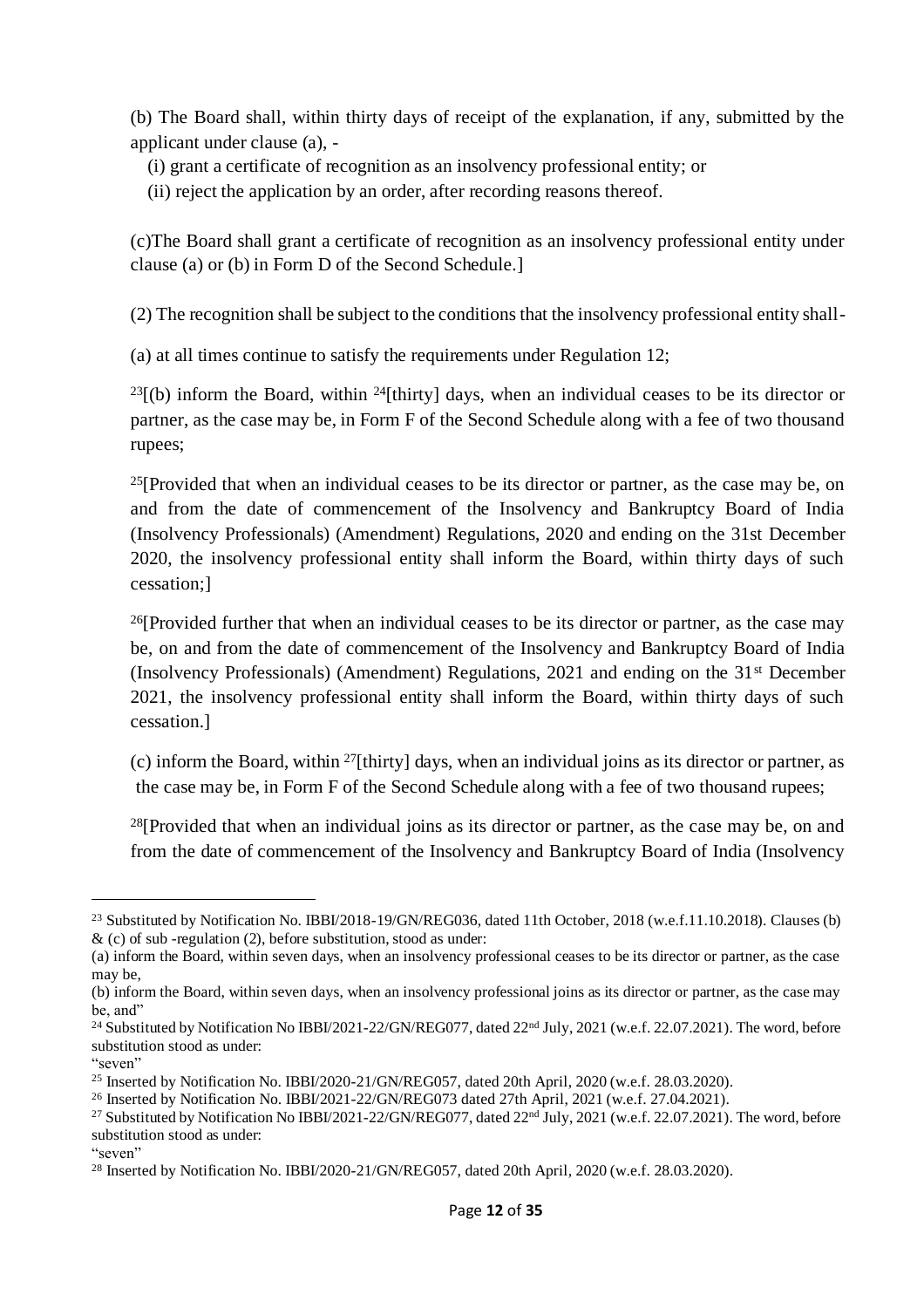Professionals) (Amendment) Regulations, 2020 and ending on the 31st December 2020, the insolvency professional entity shall inform the Board, within thirty days of such joining;]

<sup>29</sup>[Provided further that when an individual joins as its director or partner, as the case may be, on and from the date of commencement of the Insolvency and Bankruptcy Board of India (Insolvency Professionals) (Amendment) Regulations, 2021 and ending on the 31st December 2021, the insolvency professional entity shall inform the Board, within thirty days of such joining.]

(ca) pay to the Board, a fee calculated at the rate of 0.25 percent of the turnover from the services rendered by it in the preceding financial year, on or before the 30<sup>th</sup> of April every year, along with a statement in Form G of the <sup>30</sup>[Second Schedule:

Provided that for the financial year 2019-2020, an insolvency professional entity shall pay the fee under this clause on or before the 30<sup>th</sup> June, 2020; and]

 $31$ [Provided further that for the financial year 2020-2021, an insolvency professional entity shall pay the fee under this clause on or before the  $30<sup>th</sup>$  June,  $2021$ ; and]

 $32$ [(cb) submit to the Board, by 15<sup>th</sup> day of October every year, a compliance certificate in Form H, for the preceding financial year:

Provided that an insolvency professional entity recognised as on 31st March, 2019 shall submit to the Board, by 31st December 2019, a compliance certificate in Form H for the financial year 2018-19.]

(d) abide by such other conditions as may be specified.

(3) An insolvency professional entity shall be jointly and severally liable for all acts or omissions of its partners or directors as insolvency professionals committed during such partnership or directorship.

14. Where the Board is of the opinion that sufficient cause exists for de-recognition of an insolvency professional entity, it may do so by passing a reasoned order.

<sup>33</sup>[15. **Interest.-** Without prejudice to any other action which the Board may take as deemed fit under the Code or any regulations made thereunder, any delay in payment of fee by an insolvency professional or an insolvency professional entity, a simple interest at the rate of 12% per annum on the amount of fee unpaid shall be paid to the Board after the last date of payment of fee under these regulations**.]** 

<sup>&</sup>lt;sup>29</sup> Inserted by Notification No. IBBI/2021-22/GN/REG073 dated 27th April, 2021 (w.e.f. 27.04.2021).

<sup>30</sup> Substituted by Notification No. IBBI/2020-21/GN/REG057, dated 20th April, 2020 (w.e.f. 28.03.2020). Before Substitution, it stood as "Second Schedule and;".

<sup>31</sup> Inserted by Notification No. IBBI/2021-22/GN/REG073 dated 27th April, 2021 (w.e.f. 27.04.2021).

<sup>&</sup>lt;sup>32</sup> Inserted by Notification No. IBBI/2019-20/GN/REG049, dated 25th October, 2019 (w.e.f. 25.10.2019).

<sup>33</sup> Inserted by Notification No. IBBI/2018-19/GN/REG036, dated 11th October, 2018 (w.e.f.11.10.2018).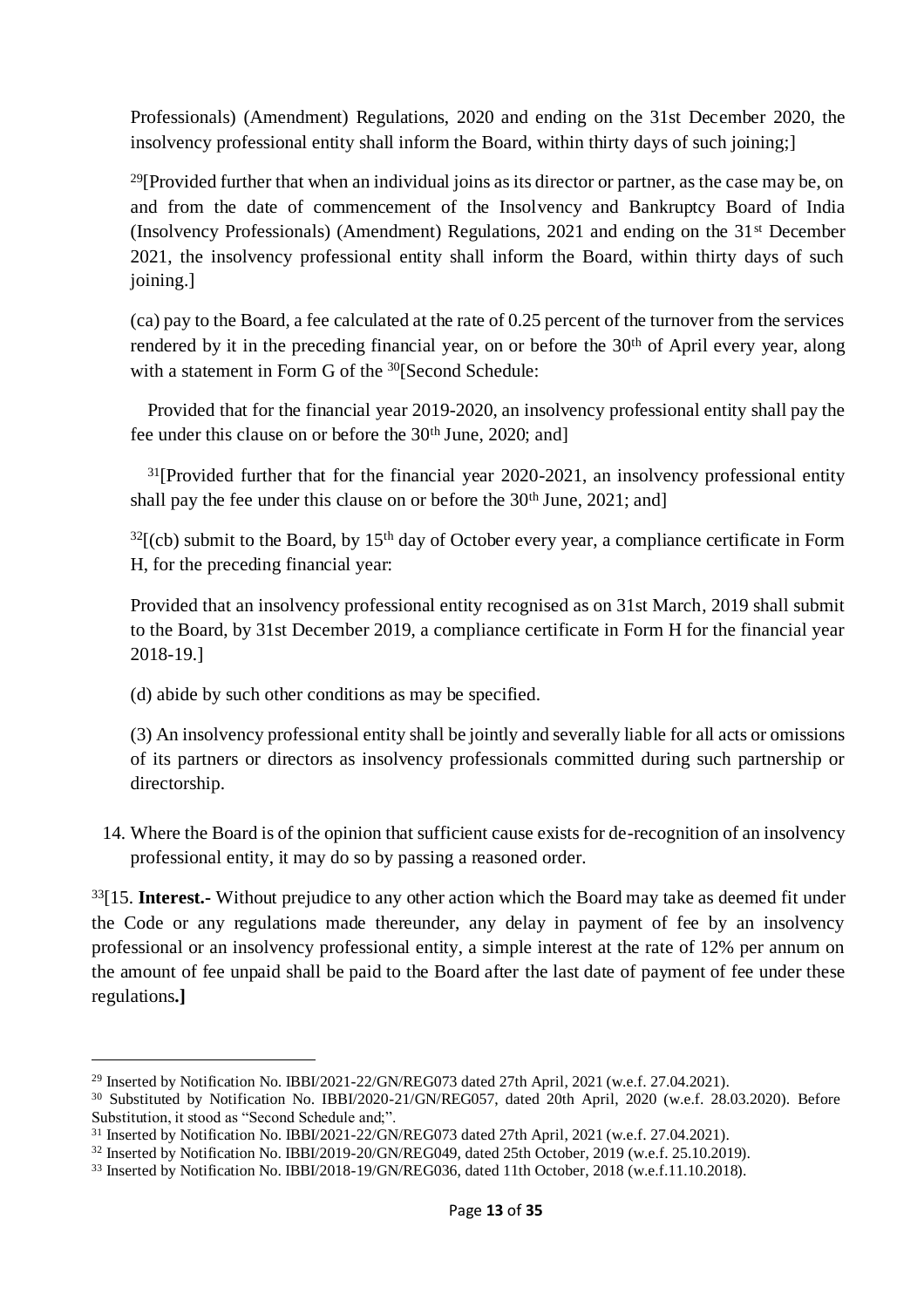### **FIRST SCHEDULE** *[ <sup>34</sup>Under Regulation 7(2)(h)]* **CODE OF CONDUCT FOR INSOLVENCY PROFESSIONALS**

#### **Integrity and objectivity.**

- 1. An insolvency professional must maintain integrity by being honest, straightforward, and forthright in all professional relationships.
- 2. An insolvency professional must not misrepresent any facts or situations and should refrain from being involved in any action that would bring disrepute to the profession.
- 3. An insolvency professional must act with objectivity in his professional dealings by ensuring that his decisions are made without the presence of any bias, conflict of interest, coercion, or undue influence of any party, whether directly connected to the insolvency proceedings or not.

<sup>35</sup>[3A. An insolvency professional must disclose the details of any conflict of interests to the stakeholders, whenever he comes across such conflict of interest during an assignment.]

4. An insolvency professional appointed as an interim resolution professional, resolution professional, liquidator, or bankruptcy trustee should not himself acquire, directly or indirectly, any of the assets of the debtor, nor knowingly permit any relative to do so.

#### **Independence and impartiality.**

- 5. An insolvency professional must maintain complete independence in his professional relationships and should conduct the insolvency resolution, liquidation or bankruptcy process, as the case may be, independent of external influences.
- 6. In cases where the insolvency professional is dealing with assets of a debtor during liquidation or bankruptcy process, he must ensure that he or his relatives do not knowingly acquire any such assets, whether directly or indirectly unless it is shown that there was no impairment of objectivity, independence or impartiality in the liquidation or bankruptcy process and the approval of the Board has been obtained in the matter.
- 7. An insolvency professional shall not take up an assignment under the Code if he, any of his relatives, any of the partners or directors of the insolvency professional entity of which he is a

<sup>34</sup> Substituted by Notification No. IBBI/2017-18/GN/REG027, dated 27th March, 2018 (w.e.f. 01.04.2018). Before substitution, it stood as under:

<sup>&</sup>quot;[Under regulation 7(2) (g)]"

<sup>35</sup> Inserted by Notification No. IBBI/2019-20/GN/REG045, dated 23rd July, 2019 (w.e.f. 23.07.2019).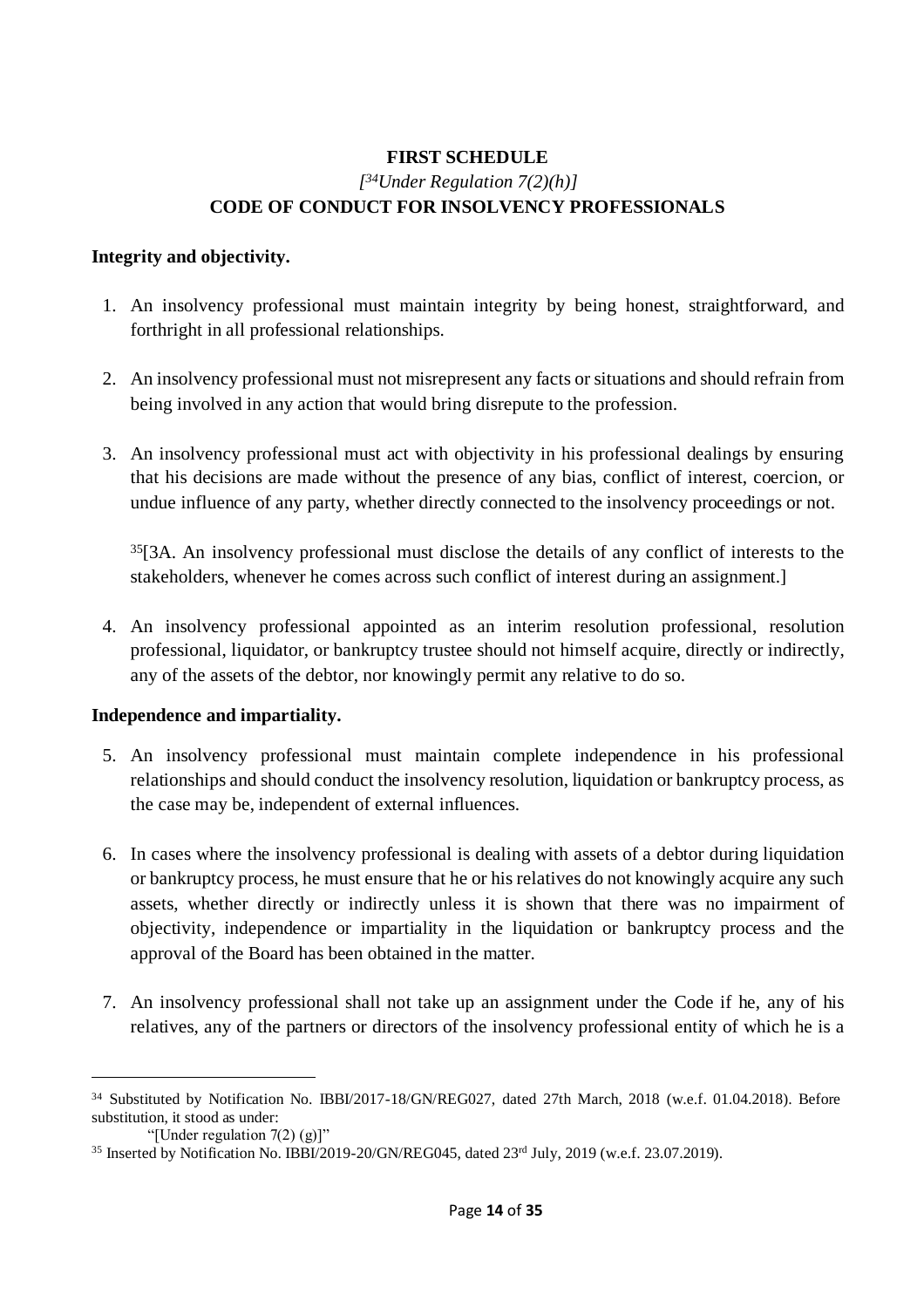partner or director, or the insolvency professional entity of which he is a partner or director is not independent, in terms of the Regulations related to the processes under the Code, in relation to the corporate person/ debtor and its related parties.

8. An insolvency professional shall disclose the existence of any pecuniary or personal relationship with any of the stakeholders entitled to distribution under sections 53 or 178 of the Code, and the concerned corporate person/ debtor as soon as he becomes aware of it, by making a declaration of the same to the applicant, committee of creditors, and the person proposing appointment, as applicable.

<sup>36</sup>[**8A.** An insolvency professional shall disclose as to whether he was an employee of or has been in the panel of any financial creditor of the corporate debtor, to the committee of creditors and to the insolvency professional agency of which he is a professional member and the agency shall publish such disclosure on its website.]

9. An insolvency professional shall not influence the decision or the work of the committee of creditors or debtor, or other stakeholders under the Code, so as to make any undue or unlawful gains for himself or his related parties, or cause any undue preference for any other persons for undue or unlawful gains and shall not adopt any illegal or improper means to achieve any *mala fide* objectives.

### **Professional competence.**

10. An insolvency professional must maintain and upgrade his professional knowledge and skills to render competent professional service.

## **Representation of correct facts and correcting misapprehensions.**

- 11. An insolvency professional must inform such persons under the Code as may be required, of a misapprehension or wrongful consideration of a fact of which he becomes aware, as soon as may be practicable.
- 12. An insolvency professional must not conceal any material information or knowingly make a misleading statement to the Board, the Adjudicating Authority or any stakeholder, as applicable.

### **Timeliness.**

13. An insolvency professional must adhere to the time limits prescribed in the Code and the rules, regulations and guidelines thereunder for insolvency resolution, liquidation or bankruptcy process, as the case may be, and must carefully plan his actions, and promptly communicate with all stakeholders involved for the timely discharge of his duties.

<sup>36</sup> Inserted by Notification No. IBBI/2017-18/GN/REG027, dated 27th March, 2018 (w.e.f. 01.04.2018).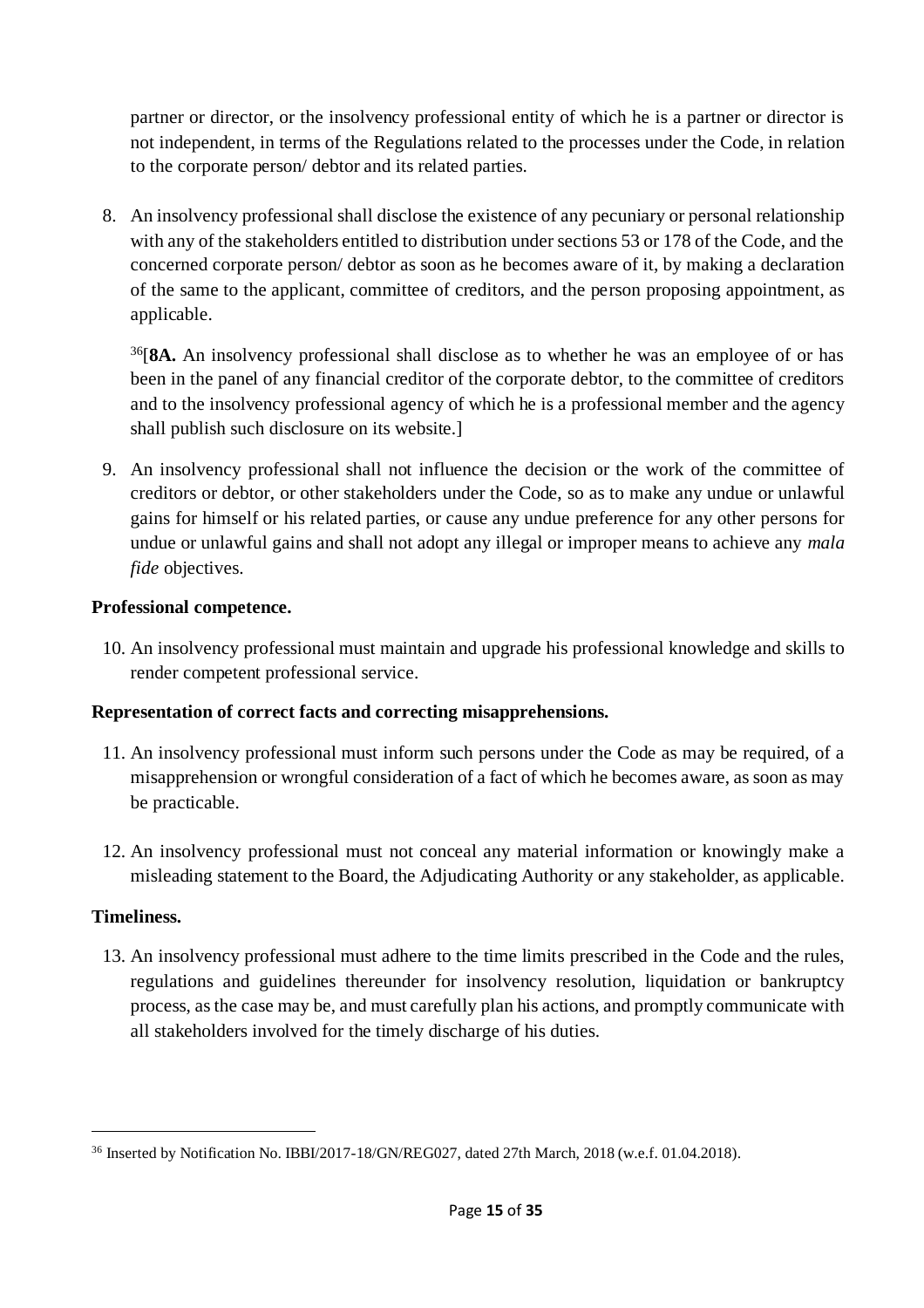14. An insolvency professional must not act with *mala fide* or be negligent while performing his functions and duties under the Code.

#### **Information management.**

- 15. An insolvency professional must make efforts to ensure that all communication to the stakeholders, whether in the form of notices, reports, updates, directions, or clarifications, is made well in advance and in a manner which is simple, clear, and easily understood by the recipients.
- 16. An insolvency professional must ensure that he maintains written contemporaneous records for any decision taken, the reasons for taking the decision, and the information and evidence in support of such decision. This shall be maintained so as to sufficiently enable a reasonable person to take a view on the appropriateness of his decisions and actions.
- 17. An insolvency professional must not make any private communication with any of the stakeholders unless required by the Code, rules, regulations and guidelines thereunder, or orders of the Adjudicating Authority.
- 18. An insolvency professional must appear, co-operate and be available for inspections and investigations carried out by the Board, any person authorised by the Board or the insolvency professional agency with which he is enrolled.
- 19. An insolvency professional must provide all information and records as may be required by the Board or the insolvency professional agency with which he is enrolled.
- 20. An insolvency professional must be available and provide information for any periodic study, research and audit conducted by the Board.

### **Confidentiality.**

21. An insolvency professional must ensure that confidentiality of the information relating to the insolvency resolution process, liquidation or bankruptcy process, as the case may be, is maintained at all times. However, this shall not prevent him from disclosing any information with the consent of the relevant parties or required by law.

#### **Occupation, employability and restrictions.**

22. An insolvency professional must refrain from accepting too many assignments, if he is unlikely to be able to devote adequate time to each of his assignments.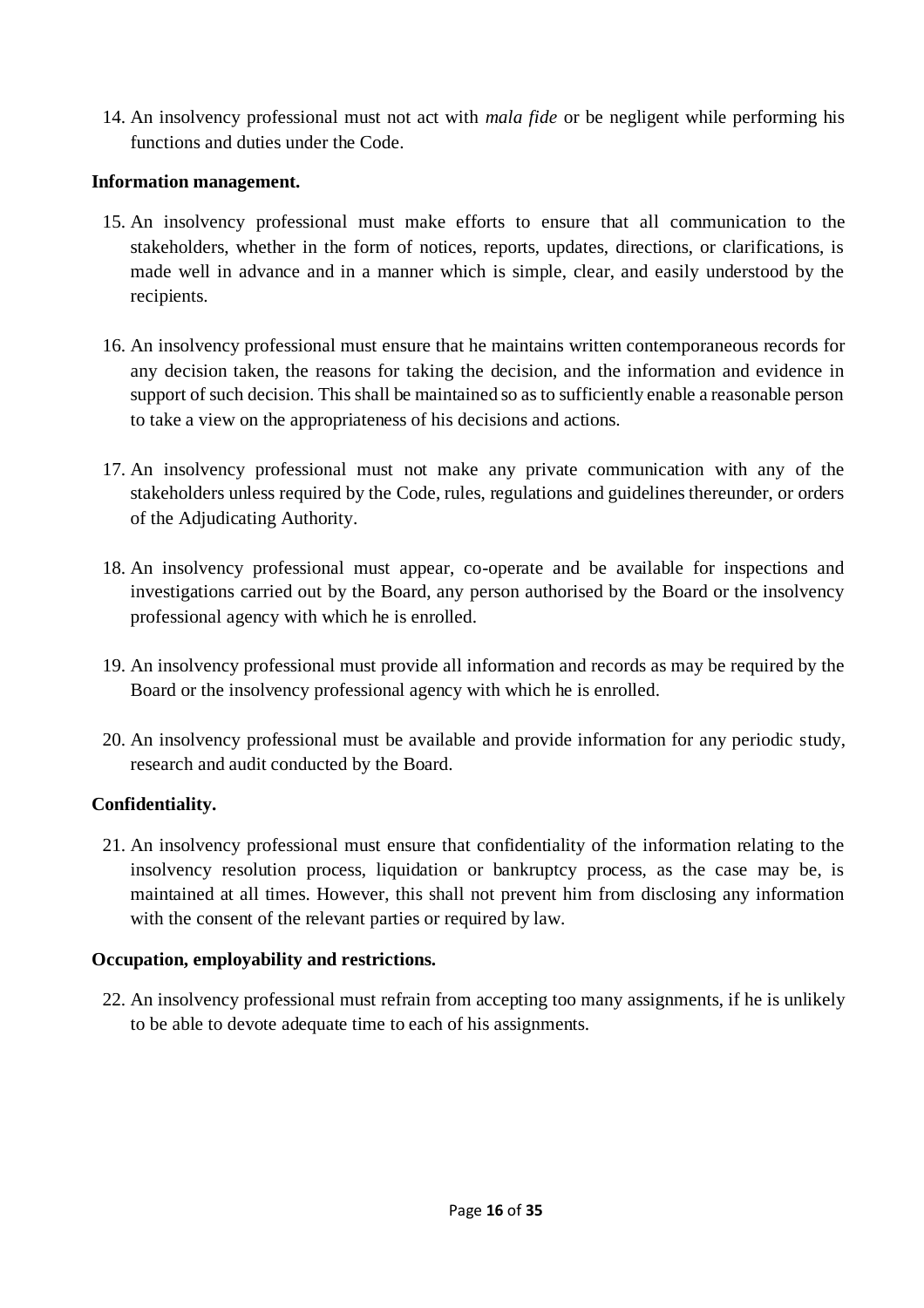<sup>37</sup>[**Clarification**: An insolvency professional may, at any point of time, not have more than ten assignments as resolution professional in corporate insolvency resolution process, of which not more than three shall have admitted claims exceeding one thousand crore rupees each.]

 $38[23.$  An insolvency professional must not engage in any employment when he holds a valid authorisation for assignment or when he is undertaking an assignment.

23A. Where an insolvency professional has conducted a corporate insolvency resolution process, he and his relatives shall not accept any employment, other than an employment secured through open competitive recruitment, with, or render professional services, other than services under the Code, to a creditor having more than ten percent voting power, the successful resolution applicant, the corporate debtor or any of their related parties, until a period of one year has elapsed from the date of his cessation from such process.

23B. An insolvency professional shall not engage or appoint any of his relatives or related parties, for or in connection with any work relating to any of his assignment.

23C. An insolvency professional shall not provide any service for or in connection with the assignment which is being undertaken by any of his relatives or related parties.

Explanation*.-* For the purpose of clauses 23A to 23C, "related party" shall have the same meaning as assigned to it in clause (24A) of section 5, but does not include an insolvency professional entity of which the insolvency professional is a partner or director.

24. An insolvency professional must not conduct business which in the opinion of the Board is inconsistent with the reputation of the profession.

#### **Remuneration and costs.**

25. An insolvency professional must provide services for remuneration which is charged in a transparent manner, is a reasonable reflection of the work necessarily and properly undertaken, and is not inconsistent with the applicable regulations.

**<sup>39</sup>[25A.** An insolvency professional shall disclose the fee payable to him, the fee payable to the insolvency professional entity, and the fee payable to professionals engaged by him to the insolvency professional agency of which he is a professional member and the agency shall publish such disclosure on its website.**]** 

26. An insolvency professional shall not accept any fees or charges other than those which are disclosed to and approved by the persons fixing his remuneration.

<sup>&</sup>lt;sup>37</sup> Inserted by Notification No. IBBI/2021-22/GN/REG077, dated 22<sup>nd</sup> July, 2021 (w.e.f. 21.07.2021).

<sup>38</sup> Substituted by Notification No. IBBI/2019-20/GN/REG045, dated 23rd July, 2019 (w.e.f. 23.07.2019). Before substitution, clause 23, stood as under:

<sup>&</sup>quot;An insolvency professional must not engage in any employment, except when he has temporarily surrendered his certificate of membership with the insolvency professional agency with which he is registered."

<sup>&</sup>lt;sup>39</sup> Inserted by Notification No. IBBI/2017-18/GN/REG027, dated 27<sup>th</sup> March, 2018 (w.e.f. 01.04.2018).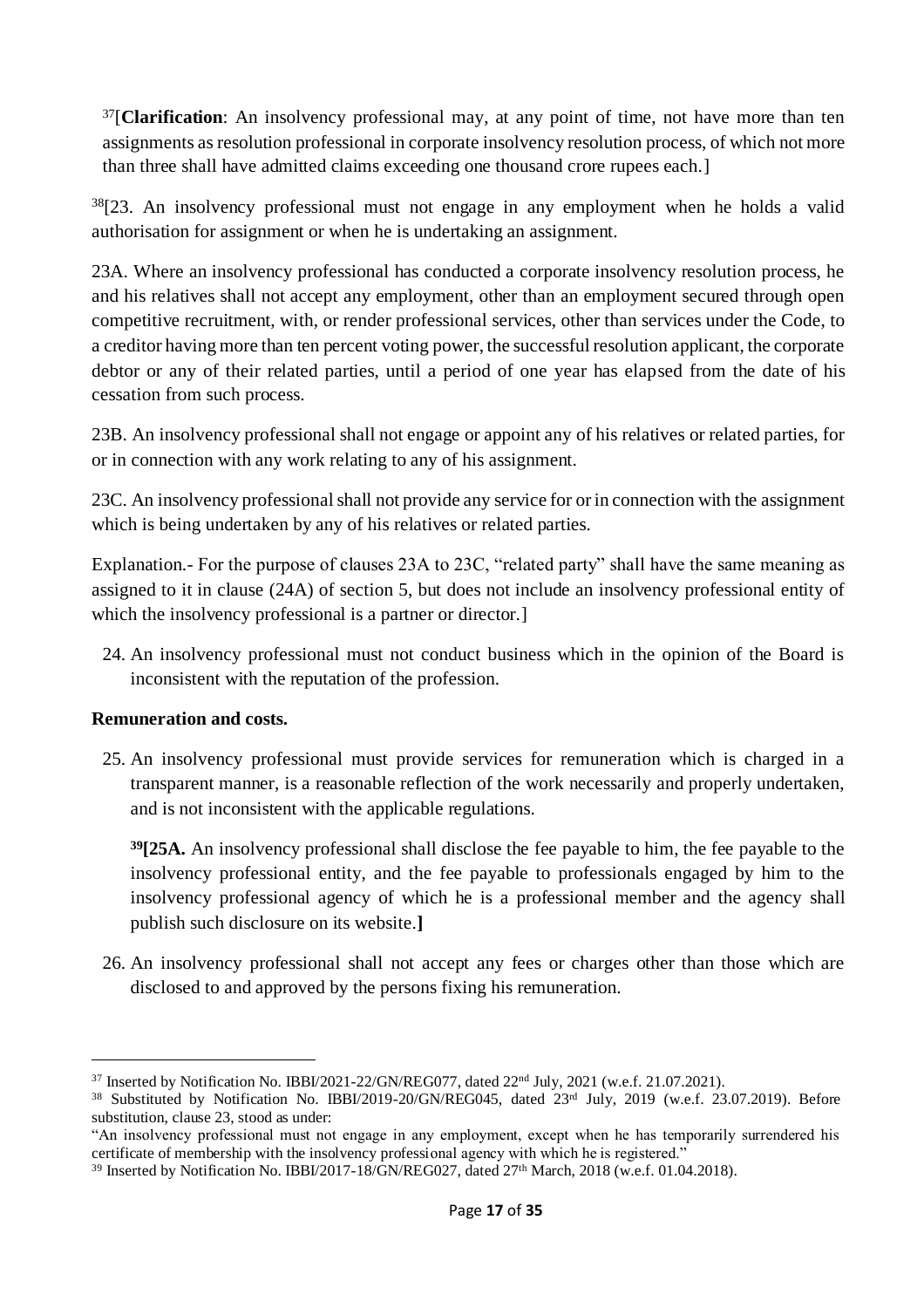27. An insolvency professional shall disclose all costs towards the insolvency resolution process costs, liquidation costs, or costs of the bankruptcy process, as applicable, to all relevant stakeholders, and must endeavour to ensure that such costs are not unreasonable.

#### **Gifts and hospitality.**

- 28. An insolvency professional, or his relative must not accept gifts or hospitality which undermines or affects his independence as an insolvency professional.
- 29. An insolvency professional shall not offer gifts or hospitality or a financial or any other advantage to a public servant or any other person, intending to obtain or retain work for himself, or to obtain or retain an advantage in the conduct of profession for himself.

## **SECOND SCHEDULE <sup>40</sup>[FORM A**

[*Under regulation 6 of the Insolvency and Bankruptcy Board of India (Insolvency Professionals) Regulations, 2016*]

To

The Executive Director (IP Division) Insolvency and Bankruptcy Board of India

### **Subject: Application for registration as an insolvency professional.**

*Please affix a recent passport size photo*

Sir / Madam,

I, having been enrolled as a professional member with the [*name of the insolvency professional agency*] on [*date of enrolment*] with [*professional membership number*], hereby apply for registration as an insolvency professional under section 207 of the Insolvency and Bankruptcy Code, 2016 read with regulation 6 of the Insolvency and Bankruptcy Board of India (Insolvency Professionals) Regulations, 2016 [IP Regulations]. My details are as under:

## **A. PERSONAL DETAILS**

- 1. Title (Mr. / Mrs. / Ms. / Other):
- 2. Name (as per PAN / Aadhaar):
- 3. Father's Name:
- 4. Mother's Name:
- 5. Date of Birth:
- 6. Place of Birth:
- 7. PAN:
- 8. AADHAAR No. (if available):

<sup>&</sup>lt;sup>40</sup> Substituted by Notification No. IBBI/2019-20/GN/REG049, dated 25<sup>th</sup> October, 2019 (w.e.f. 25.10.2019).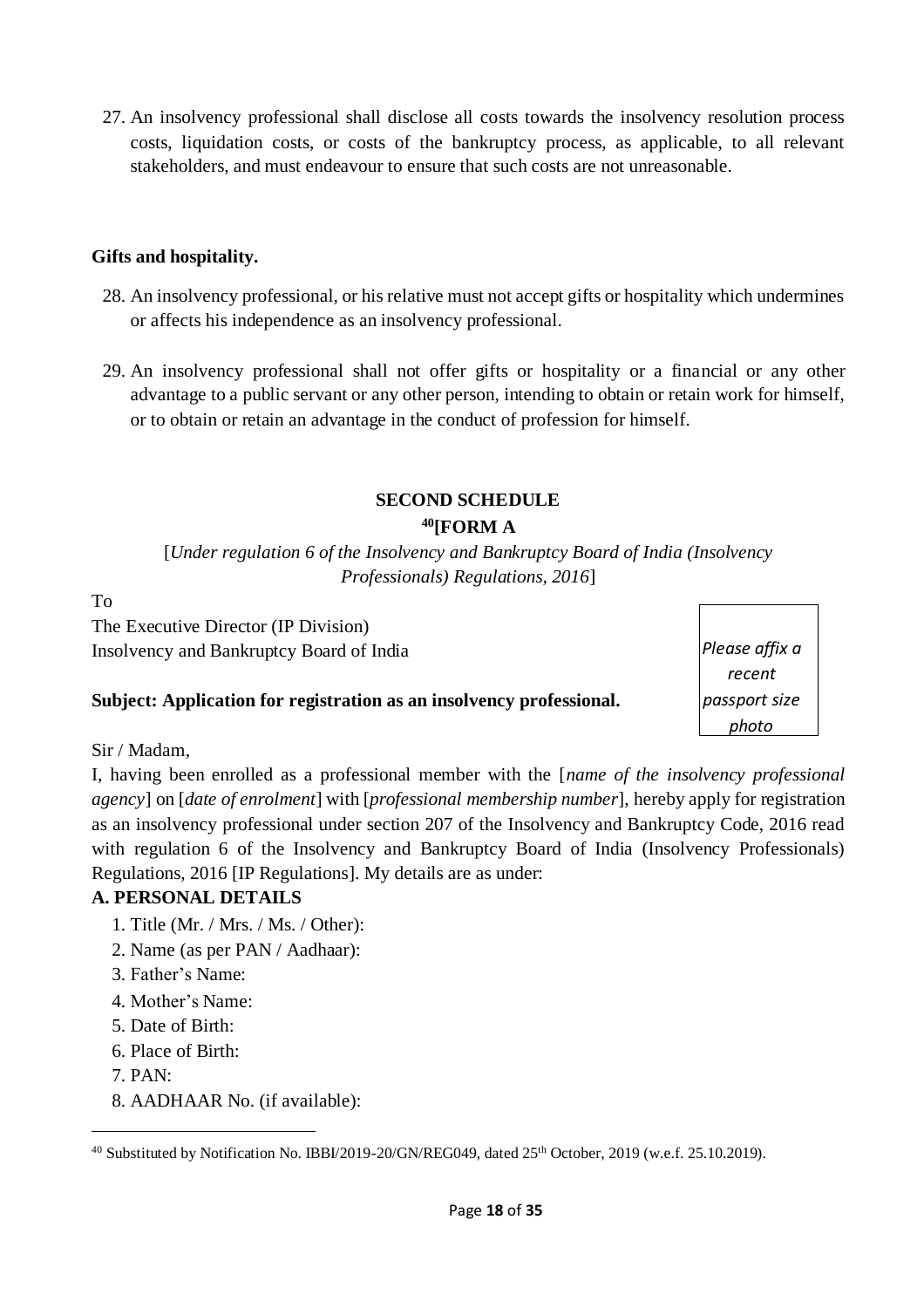- 9. Passport No. (if available):
- 10. GSTIN (if available):
- 11. DIN / DPIN (if available):
- 12. Address for Correspondence (Note: This shall be recorded as the registered address):
- 13. Permanent Address:
- 14. E-mail Address (Note: This shall be recorded as the registered e-mail address):
- 15. Mobile No. (Note: This shall be recorded as the registered mobile number):
- 16. Residential Status: *Person resident in India/ Person resident outside India (strike off whichever is not applicable)* [in terms of section 3 (24) or 3 (25) of Insolvency and BankruptcyCode, 2016]

## **B. QUALIFICATIONS: EDUCATIONAL, PROFESSIONAL, INSOLVENCY EXAMINATION AND PRE-REGISTRATION EDUCATIONAL COURSE**

## **(i) Educational Qualifications**

[Please provide educational qualifications from bachelor's degree onwards]

| Sl. No. | Educational   |                    |                  | University   Year of   Marks Secured (%)   Grade/   Remarks, |              |        |
|---------|---------------|--------------------|------------------|--------------------------------------------------------------|--------------|--------|
|         | qualification | /College   Passing |                  |                                                              | Class        | if any |
|         |               | $\left(3\right)$   | $\left(4\right)$ |                                                              | <sup>6</sup> |        |
|         |               |                    |                  |                                                              |              |        |
|         |               |                    |                  |                                                              |              |        |

### **(ii) Professional Qualifications** [in terms of regulation 5(c)(iv) of IP Regulations]

| Sl. | Professional  | Institute/   | Membership No.   | Date of       | Remarks, if |
|-----|---------------|--------------|------------------|---------------|-------------|
| No. | qualification | professional | / Enrolment No.  | registration/ | any         |
|     |               | body         | (as applicable)  | enrolment     |             |
|     |               | (3)          | $\left(4\right)$ | .J)           | (6)         |
|     |               |              |                  |               |             |
|     |               |              |                  |               |             |

### **(iii) Insolvency Examination**

| Sl.          | Name of the examination |            | Whether  | Name of the      | Marks $(\%)$ / | Date of Rema- |         |
|--------------|-------------------------|------------|----------|------------------|----------------|---------------|---------|
| No.          | /programme              |            | passed   | institute        | Grade/Class    | passing       | rks, if |
|              |                         |            | (Yes/No) | /organisation    |                |               | any     |
| (1)          | (2)                     |            | (3)      | $\left(4\right)$ | (5)            | (6)           | (7)     |
| $\mathbf{1}$ | Limited                 | Insolvency |          | <b>IBBI</b>      |                |               |         |
|              | Examination             |            |          |                  |                |               |         |
| 2            | Graduate                | Insolvency |          |                  |                |               |         |
|              | Programme               |            |          |                  |                |               |         |
| 3            | National                | Insolvency |          |                  |                |               |         |
|              | Programme               |            |          |                  |                |               |         |

## **(iv) Pre-Registration Educational Course:**

Have you completed the Pre-Registration Educational Course? (Yes/No)

If Yes, date of completion of Pre-Registration Educational Course: dd/mm/yyyy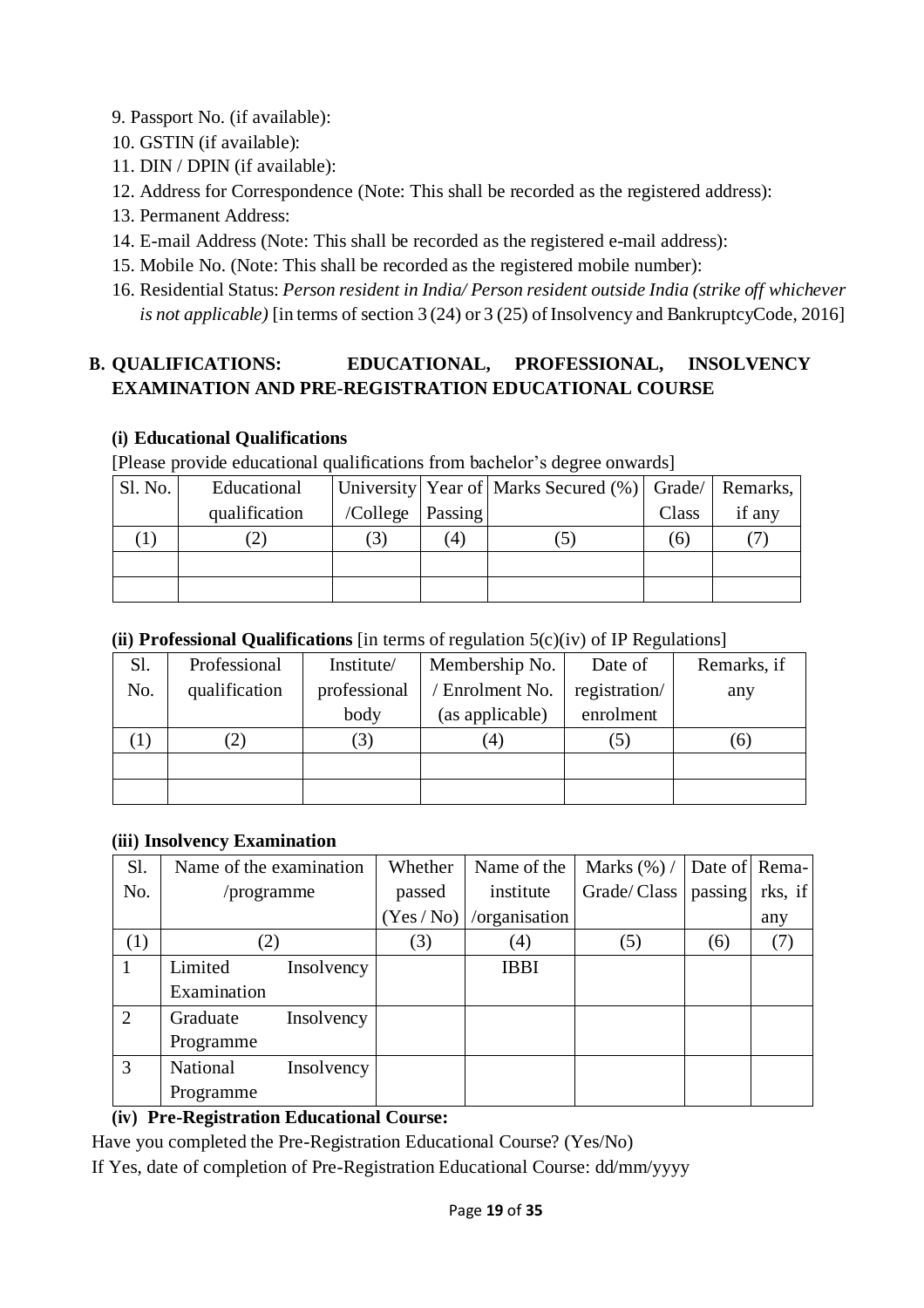### **(v)Are you a registered valuer?** (Yes/No) If yes,

- (a) IBBI Registration No.  $\qquad \qquad$
- (b) Name of Registered Valuer Organisation (RVO) \_\_\_\_\_\_\_\_\_\_\_\_\_\_and,
- (c) RVO enrollment No.

#### **C. WORK EXPERIENCE**

- (i) Are you presently in practice / employment? (*Practice / Employment*)
- (ii) Total period in practice (years and completed months): yy / mm
- (iii) Total period in employment (years and completed months): yy / mm
- (iv)Details of experience (from the date of enrolment as an Advocate / Chartered Accountant
- / Company Secretary / Cost Accountant /after Bachelors' Degree)

| S1. |     |       | From $(dd$ - To $(dd$ - Employment |     | Practice   | Area                                                                                                  | of   |  |
|-----|-----|-------|------------------------------------|-----|------------|-------------------------------------------------------------------------------------------------------|------|--|
| No. |     |       |                                    |     |            | $\left  mm\text{-} \text{ yyyy} \right $ mm $\text{-}$ Name and Designation Advocate Name of Firm and | work |  |
|     |     | yyyy) | Address of                         |     | /CA/CS/    | Firm Registration                                                                                     |      |  |
|     |     |       | Employer                           |     | <b>CMA</b> | Number,<br>if                                                                                         |      |  |
|     |     |       |                                    |     |            | applicable                                                                                            |      |  |
|     |     |       |                                    |     |            |                                                                                                       |      |  |
| (1) | (2) | (3)   | (4)                                | (5) | (6)        |                                                                                                       | (8)  |  |
|     |     |       |                                    |     |            |                                                                                                       |      |  |
|     |     |       |                                    |     |            |                                                                                                       |      |  |

### **D. ADDITIONAL INFORMATION**

- 1. Have you ever been convicted of an offence? (Yes / No) If yes, please give complete details along with current status.
- 2. Is any criminal proceeding pending against you? (Yes / No) If yes, please give complete details along with current status.
- 3. Have you ever been adjudged as a bankrupt? (Yes / No) If yes, please give complete details along with current status.
- 4. Is there any disciplinary proceeding pending against you or has been taken against you at any time in the preceding three years by the ICAI, ICSI, ICAI (Cost), Bar Council or RVO? (Yes / No) If yes, please give complete details along with current status.
- 5. Please provide any additional information that may be relevant for determining if you are fit and proper person.

### **AFFIRMATION**

I affirm that I am eligible to be registered as an insolvency professional under the Insolvency and

#### Page **20** of **35**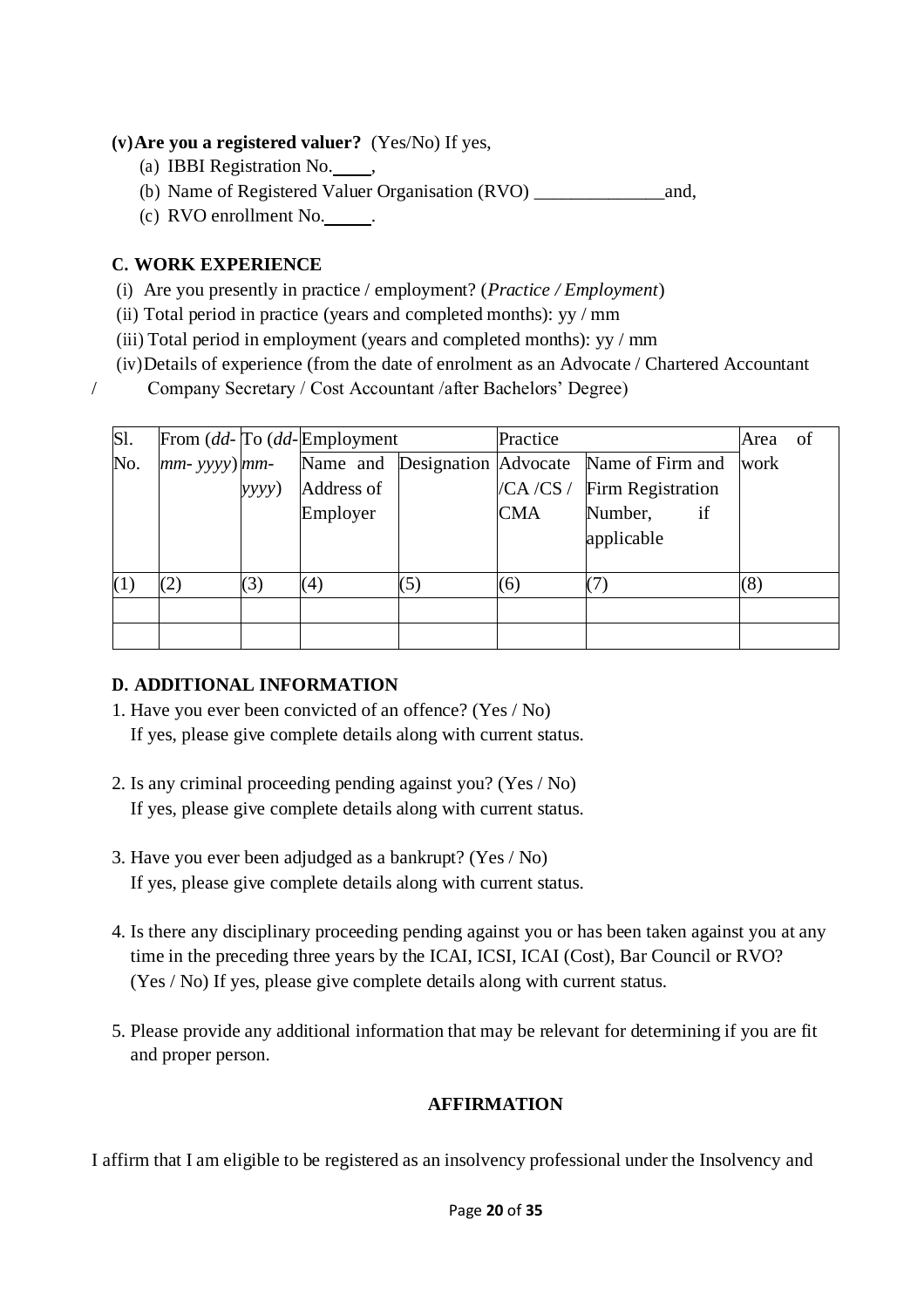Bankruptcy Board of India (Insolvency Professionals) Regulations, 2016 read with section207 of the Insolvency and Bankruptcy Code, 2016.

2. I affirm that the information furnished by me in this application is correct and complete to the best of my knowledge and belief.

3. I undertake to comply with the requirements of the Insolvency and Bankruptcy Code, 2016, rules, regulations, guidelines and circulars issued thereunder, the bye-laws of the insolvency professional agency with which I am enrolled and directions given by the Board and the Governing Board of such insolvency professional agency and to furnish any additional information as and when called for by the Board or Insolvency Professional Agency.

Name and signature of applicant

Place:

Date:

## **ATTACHMENTS**

- 1. Copy of proof of residence
- 2. Copy of PAN card, Aadhaar card and Passport
- 3. Copy of GST Registration Certificate
- 4. Copy of DIN/DPIN allotment letter
- 5. Copies of documents in support of educational qualification, professional qualification and insolvency examination and completion of Pre-Registration Education Course
- 6. Copies of documents demonstrating practice as
	- (i) a chartered accountant registered with the Institute of Chartered Accountants of India;
	- (ii) a company secretary registered with the Institute of Company Secretaries of India;
	- (iii) a cost accountant registered with the Institute of Cost Accountants of India; or
	- (iv) an advocate enrolled with the Bar Council.
- 7. Copies of certificate of employment from the employer(s), specifying the period of such employment
- 8. Financial statements / Income-tax Returns for the last three years.
- 9. Copy of certificate of professional membership with an insolvency professional agency and /or Registered Valuer Organisation
- 10. Evidence of deposit / payment of fee, along with GST, as required under regulation 6(1) of IP Regulations
- 11.Details of information with respect to conviction, criminal proceedings, insolvency/bankruptcy order, disciplinary proceedings/actions and any other additional information relevant for the application, as may be applicable (including brief facts, copy of relevant orders and present status thereof) as separate enclosures.

# **VERIFICATION BY THE INSOLVENCY PROFESSIONAL AGENCY**

We have verified as under: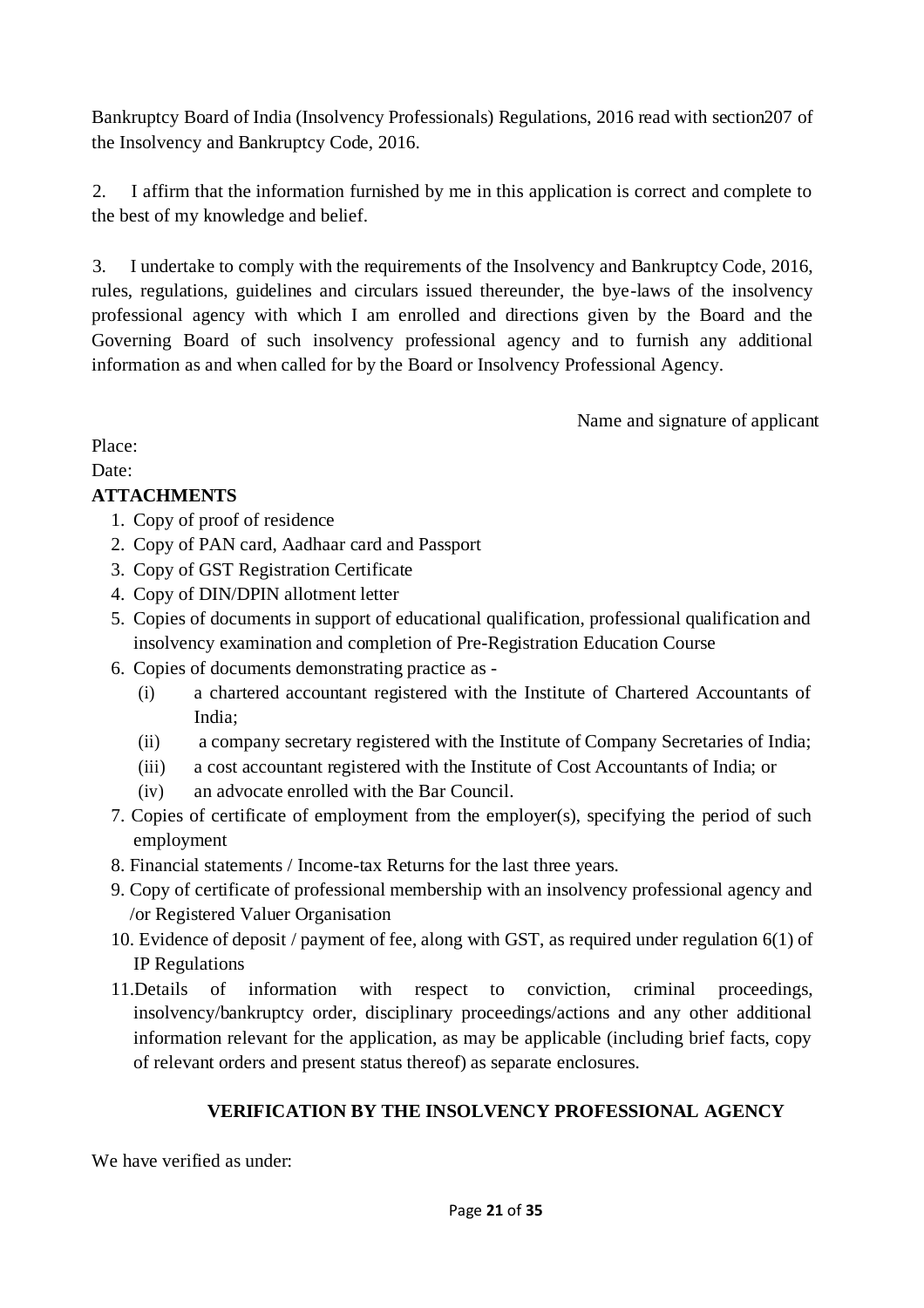| SI.            | Verification                                                                                                                         | Finding                                         |
|----------------|--------------------------------------------------------------------------------------------------------------------------------------|-------------------------------------------------|
| No.            |                                                                                                                                      |                                                 |
| $\mathbf{1}$   | Whether any disciplinary proceeding is pending, or any $Yes / No$<br>disciplinary action has been taken at any time in the preceding |                                                 |
|                | three years against the professional member by the ICAI, ICSI, If Yes, give details and                                              |                                                 |
|                | ICAI(Cost), Bar Council or RVO of which he is a Member?                                                                              | supporting document                             |
| $\overline{2}$ | Whether any criminal proceeding has been initiated by ICAI,                                                                          | Yes / No                                        |
|                | ICAI (Cost), ICSI, Bar Council, or RVO against the professional If Yes, give details and                                             |                                                 |
|                | member and is pending for disposal?                                                                                                  | supporting document.                            |
| $\mathfrak{Z}$ | Whether any other criminal proceeding is pending against the                                                                         | Yes/No                                          |
|                | professional member?                                                                                                                 | If Yes, give details and<br>supporting document |
| $\overline{4}$ | Whether the professional member had an unblemished service Yes / No                                                                  |                                                 |
|                | records with the last employer if he was in employment?                                                                              | If Yes, give details and<br>supporting document |
| 5              | Whether the name of the professional member appears in the $Yes / No$                                                                |                                                 |
|                | database of Ministry of Corporate Affairs regarding:                                                                                 |                                                 |
|                | (i) Directors disqualified under section 164 of the Companies                                                                        | If Yes, give details and                        |
|                | Act, 2013; or                                                                                                                        | attach additional papers                        |
|                | (ii) Proclaimed Offenders under section 82 of the Code of                                                                            |                                                 |
|                | Criminal Procedure, 1973?                                                                                                            |                                                 |
| 6              | Whether the professional member has been penalised by SEBI  Yes / No                                                                 |                                                 |
|                | or CCI in the last three years?                                                                                                      | If Yes, give details and                        |
|                |                                                                                                                                      | supporting document                             |
| $\overline{7}$ | Whether the name of professional member appears in the list of $Yes / No$                                                            |                                                 |
|                | defaulters of RBI / Credit Information Company?                                                                                      | If Yes, give details and                        |
|                |                                                                                                                                      | supporting document                             |
| 8              | Whether the professional member has been convicted of any                                                                            | Yes/No                                          |
|                | offence?                                                                                                                             | If Yes, give details and                        |
|                |                                                                                                                                      | supporting document                             |
|                |                                                                                                                                      |                                                 |

We have verified the details submitted by (*name of the applicant)* who is our professional member with (*membership no.*) and confirm that these are correct and complete to the best of our knowledge and belief. We recommend registration of (*name of the applicant*) as an insolvency professional with IBBI.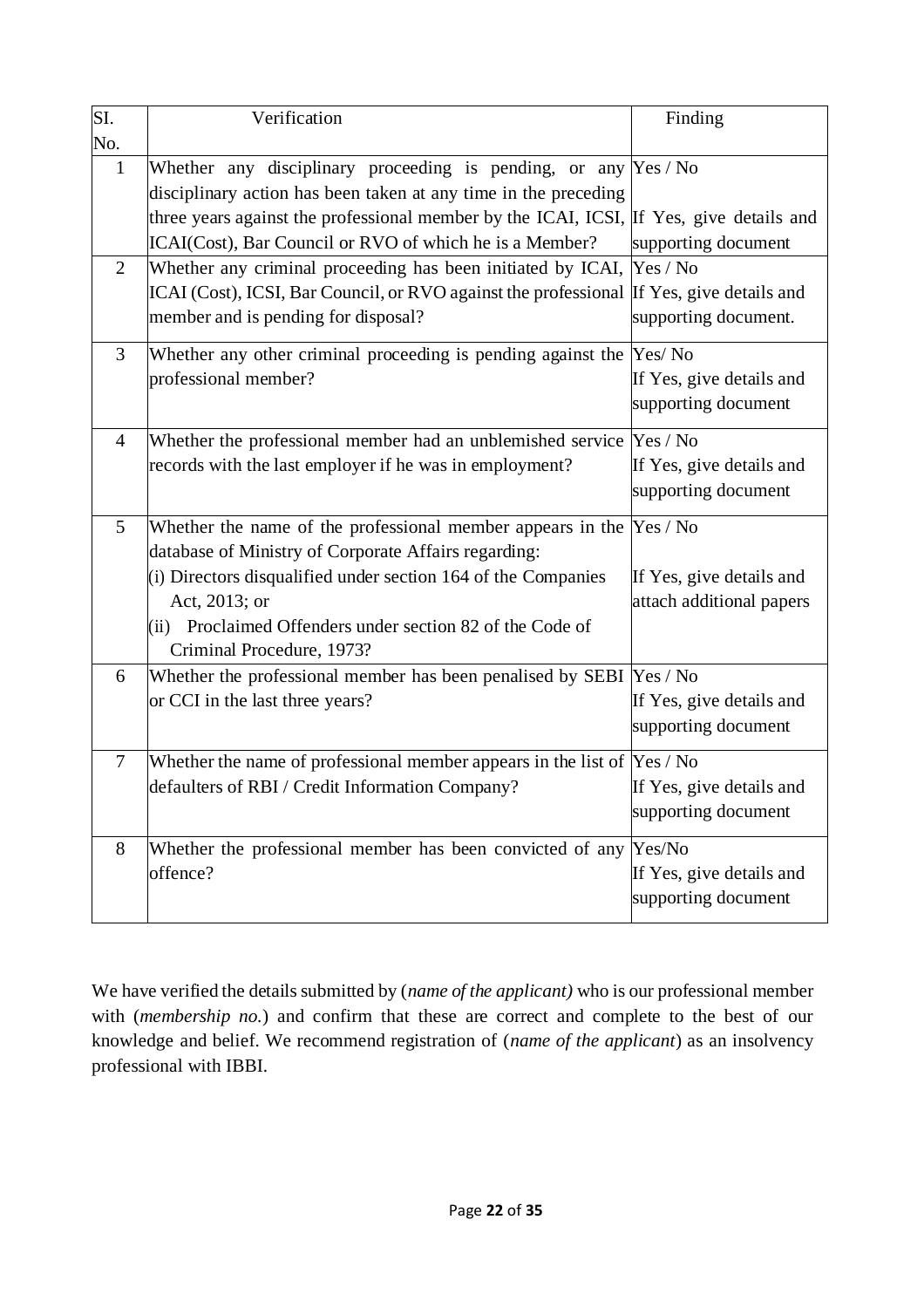| and Signature)                                           |
|----------------------------------------------------------|
| Authorised Officer of the Insolvency Professional Agency |
| (Seal of the Insolvency Professional Agency)             |
|                                                          |
|                                                          |
|                                                          |

#### **SECOND SCHEDULE FORM B**

## **INSOLVENCY AND BANKRUPTCY BOARD OF INDIA CERTIFICATE OF REGISTRATION**

## **IP REGISTRATION NO. \_\_**

*[Under Regulation 7 of the Insolvency and Bankruptcy Board of India (Insolvency Professionals) Regulations, 2016]*

- 1. In exercise of the powers conferred by Regulation 7 of the Insolvency and Bankruptcy Board of India (Insolvency Professionals) Regulations, 2016 the Board hereby grants a certificate of registration to *[insert name],* to act as an insolvency professional in accordance with these Regulations.
- *2.* This certificate shall be valid from *[insert start date].*

Sd/- (Name and Designation) For and on behalf of Insolvency and Bankruptcy Board of India

Place: Date:

( N a m e

Place: Date:]

#### **SECOND SCHEDULE <sup>41</sup>[ FORM C**

[*Under regulation 12 of the Insolvency and Bankruptcy Board of India (Insolvency Professionals) Regulations, 2016*]

To

The Executive Director (IPE Division) Insolvency and Bankruptcy Board of India (IBBI)

<sup>&</sup>lt;sup>41</sup> Substituted by Notification No. IBBI/2019-20/GN/REG049, dated 25<sup>th</sup> October, 2019 (w.e.f. 25.10.2019).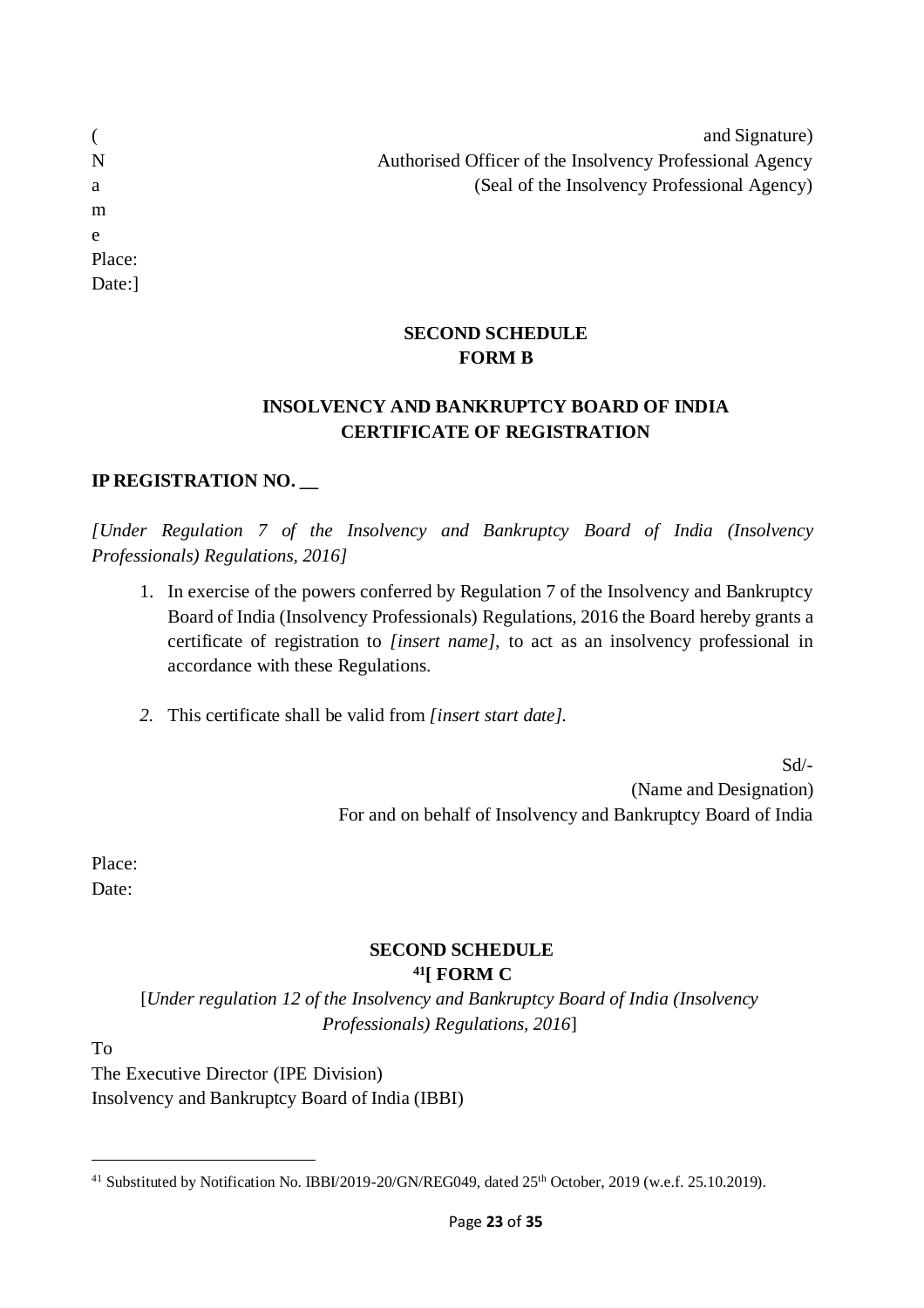## **Subject: Application for recognition as an insolvency professional entity.**

Sir/Madam,

I, having been duly authorised for the purpose, hereby apply, on behalf of [*name of the applicant entity*]*,* having registered address at [*registered address of the applicant],* forrecognition as an insolvency professional entity under sub-regulation (2) of regulation 12 of the Insolvency and Bankruptcy Board of India (Insolvency Professionals) Regulations, 2016. The details of the applicant and its directors / partners are as under:

## **A. DETAILS OF APPLICANT**

1. Name:

- 2. Address:
	- i. registered office:

ii. principal place(s) of business, if any:

iii. Address for Correspondence with the Applicant

iv. E-mail address for correspondence with the Applicant:

v. Telephone number for correspondence with the Applicant:

3. Nature of constitution: Company /Limited Liability Partnership/ Registered Partnership *(strike off whichever is not applicable)*

4.Corporate Identification Number (CIN)/ LLP Identification Number (LLPIN)/ Certificate of Registration:

5. PAN:

6. GSTIN (if available):

7. Name, designation and contact details of the person authorised to make this application and correspond with the Board on behalf of applicant:

- i. Name:
- ii. Designation:
- iii. Address for correspondence:
- iv. Mobile No. / Landline No:

v. E-mail address:

# **B. DETAILS OFTHEDIRECTORS / PARTNERS OFTHE APPLICANT ASON DATEOF APPLICATION**

| Sl. |           |           |            |                                   | Name of Address DIN/DPIN PAN Registration Professional % share in Whether |             |            |
|-----|-----------|-----------|------------|-----------------------------------|---------------------------------------------------------------------------|-------------|------------|
| No. | the       | the lif   |            | No.<br><b>as</b>                  | an membership                                                             | shares      | Whole      |
|     | director/ | director/ | available) | insolvency                        | No.                                                                       | capital     | Time       |
|     | partner   | partner   |            | professional $\left  \right $ (if |                                                                           | contributed | Director   |
|     |           |           |            |                                   | applicable)                                                               |             | (Yes / No) |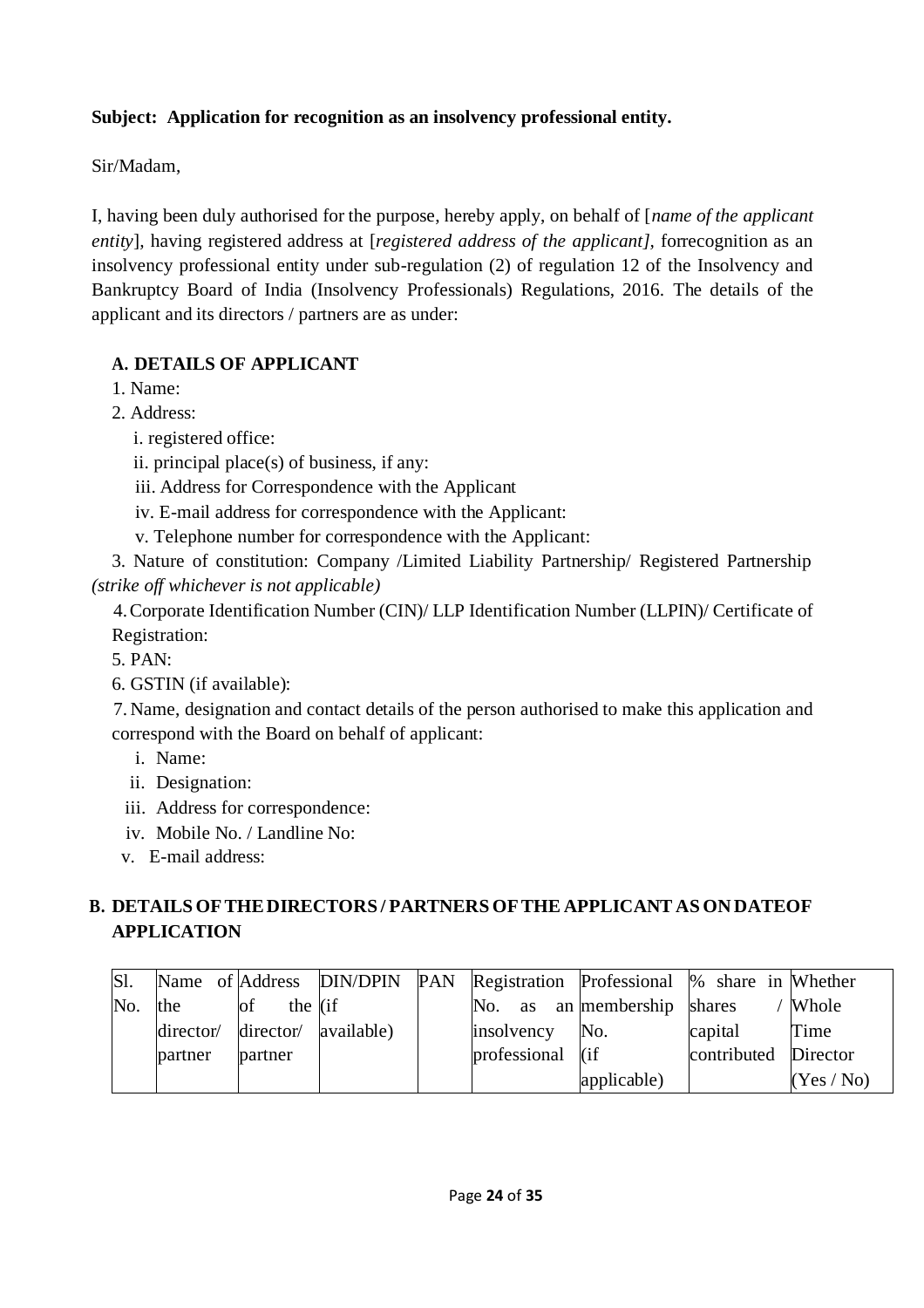| (1) | $\sqrt{2}$<br>$N \rightarrow$ | $\sim$<br><b>N-7</b> | (5) | (6)<br>$\mathbb{R}^n$ | $\sqrt{2}$ | IΟ. | $\mathbf{Q}^{\prime}$ |
|-----|-------------------------------|----------------------|-----|-----------------------|------------|-----|-----------------------|
|     |                               |                      |     |                       |            |     |                       |
|     |                               |                      |     |                       |            |     |                       |
|     |                               |                      |     |                       |            |     |                       |
|     |                               |                      |     |                       |            |     |                       |
|     |                               |                      |     |                       |            |     |                       |
|     |                               |                      |     |                       |            |     |                       |

*C.* **ELIGIBILITY** *[in terms of Regulation 12 (1) of IP Regulations]*

- 1. Sole objective of the applicant as per its constitutional document [*Description of the sole objective*]:
- 2. Net worth of the applicant as on ….. (Date should not be earlier than more 90 days from the date of application):
	- (i) Amount:
	- (ii) Date of net worth:
	- (iii) Unique Document Identification Number of the net worth certificate issued by the Chartered Accountant, if any:
	- (iv) Date of the net worth certificate issued by the Chartered Accountant, if any:
	- 3. Details of shareholding or partner's contribution in the applicant:
	- (i) In case of Partnership

| Sl. | Name    | Amount       |               | % share in Whether partner is an | Registration No. as an      |
|-----|---------|--------------|---------------|----------------------------------|-----------------------------|
| No. | of      | of<br>(Rs.)  | total capital | insolvency                       | insolvency professional, if |
|     | Partner | capital      | contribution  | professional $(Yes / No)$        | applicable                  |
|     |         | contribution |               |                                  |                             |
| (1) | (2)     | (3)          | (4)           | (5)                              | (6)                         |
|     |         |              |               |                                  |                             |
|     |         |              |               |                                  |                             |
|     |         |              |               |                                  |                             |
|     |         |              |               |                                  |                             |
|     |         |              |               |                                  |                             |
|     |         |              |               |                                  |                             |

(ii) In case of Company

| S1. | Name | of   Number of $\mid$ % of   Whether |        |          | Whether shareholder Registration no.          |                  |
|-----|------|--------------------------------------|--------|----------|-----------------------------------------------|------------------|
| No. |      | Shareholder   shares held            | shares |          | shareholder is an insolvency as an insolvency |                  |
|     |      |                                      | held   |          | is a director   professional (Yes / $\vert$   | professional, if |
|     |      |                                      |        | (Yes/No) | No)                                           | applicable       |
| (1) | (2)  | (3)                                  | (4)    | (5)      | (6)                                           |                  |
|     |      |                                      |        |          |                                               |                  |
|     |      |                                      |        |          |                                               |                  |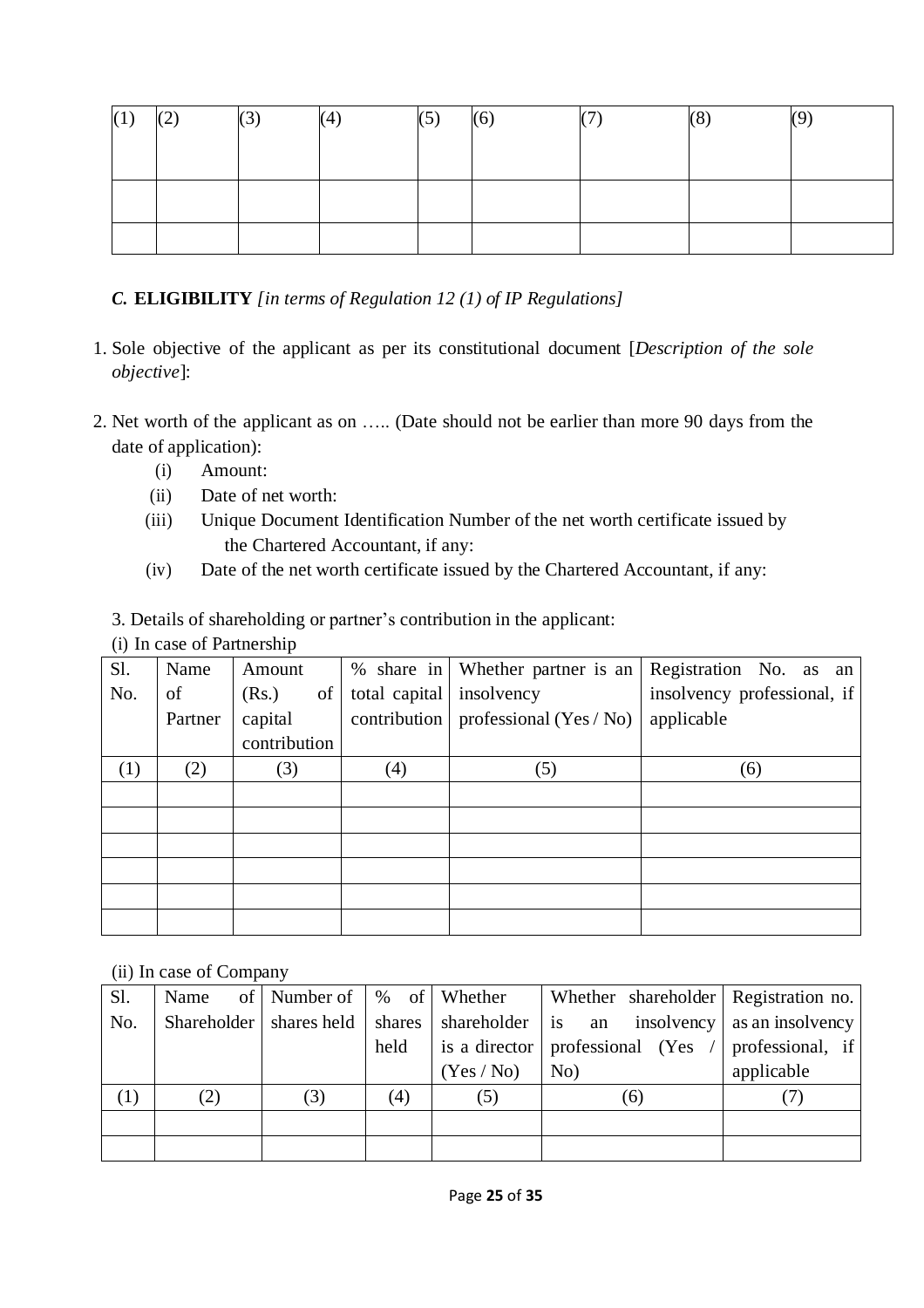5. Whether the applicant was at any time in the past derecognised as an insolvency professional entity. (Yes/No)

If yes, please furnish the date of derecognition and ground for derecognition.

6. Whether any disciplinary proceeding has been initiated by the Board (IBBI) or the Insolvency Professional Agency against any director(s) / partner(s), who was/is/are insolvency professional(s). (Yes/No) If yes, please provide details.

#### **AFFIRMATION**

I, on behalf of [*name of the applicant entity*], affirm that -

(i) the applicant is eligible to be recognised as an insolvency professional entity;

(ii) none of the directors or partners of the applicant, as the case may be, is a director or partner of another insolvency professional entity.

- 2. I affirm that the information furnished in this application is correct and complete to the bestof my knowledge and belief.
- 3. I, on behalf of [*name of the applicant entity*], undertake to comply with the requirements ofthe Insolvency and Bankruptcy Code, 2016, rules, regulations, guidelines and circulars issued thereunder, and such other terms and conditions as may be imposed by the Board while granting the certificate of recognition.

Yours faithfully,

Authorised Signatory (Name) (Designation)

Place: Date:

### **ATTACHMENTS**

- 1. Copy of Board / Partners' Resolution authorising the person to make this application and make correspondence with the Board
- 2. Copy of CIN/LLPIN/Certificate of Registration of the applicant
- 3. Copy of PAN of the applicant
- 4. Copy of GST Registration Certificate of the applicant
- 5. Copy of Memorandum of Association/LLP Agreement/Registered Partnership Deed of the applicant
- 6. Copy of certificate of net worth issued by the Chartered Accountant, if any
- 7. Copy of Financial Statements of the applicant (including Provisional Financial Statements,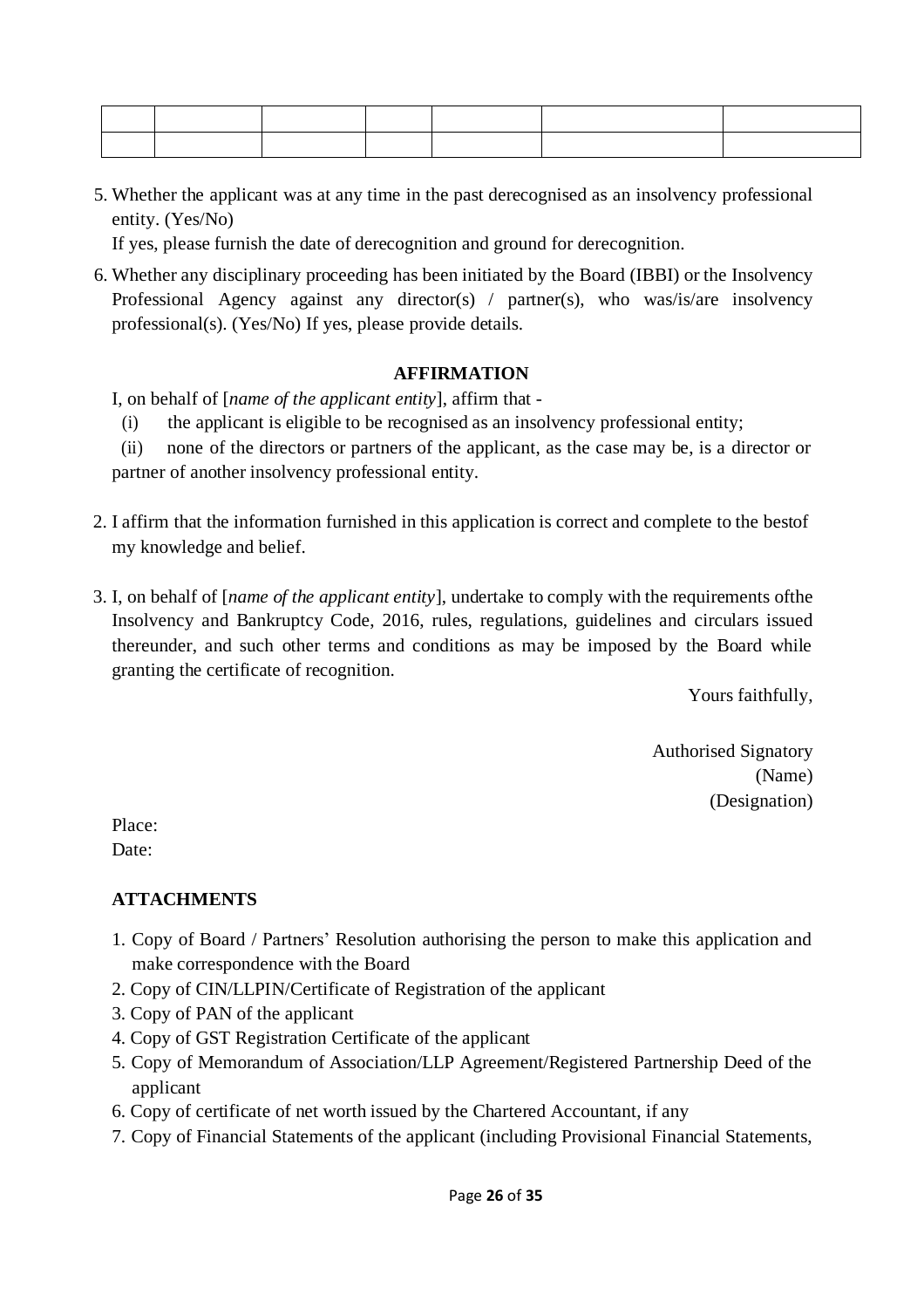as on same date on which net worth of applicant has been submitted)

- 8. Copy of Certificate of Registration issued by the Board to IPs who are directors or partners, as the case may be, of applicant
- 9. Evidence of deposit / payment of fee, along with GST, as required under regulation 12(2) of IP Regulations.]

## **SECOND SCHEDULE FORM D**

## **INSOLVENCY AND BANKRUPTCY BOARD OF INDIA CERTIFICATE OF RECOGNITION**

## **INSOLVENCY PROFESSIONAL ENTITY RECOGNITION NO. \_**

*[Under Regulation 13 of the Insolvency and Bankruptcy Board of India (Insolvency Professionals) Regulations, 2016]*

- 1. In exercise of the powers conferred by Regulation 13 of the Insolvency and BankruptcyBoard of India (Insolvency Professionals) Regulations, 2016 the Board hereby grants acertificate recognising *[insert name],* as an insolvency professional entity.
- *2.* This certificate of recognition shall be valid from *[insert start date].*

Sd/- (Name and Designation) For and on behalf of Insolvency and Bankruptcy Board of India

Place:

Date:

### **<sup>42</sup>[ FORM E**

*[Under Regulation 7(2)(ca) of the Insolvency and Bankruptcy Board of India (Insolvency Professionals) Regulations, 2016]*

To

<sup>42</sup>Inserted by Notification No. IBBI/2018-19/GN/REG036 dated 11th October, 2018 (w.e.f. 11.10.2018).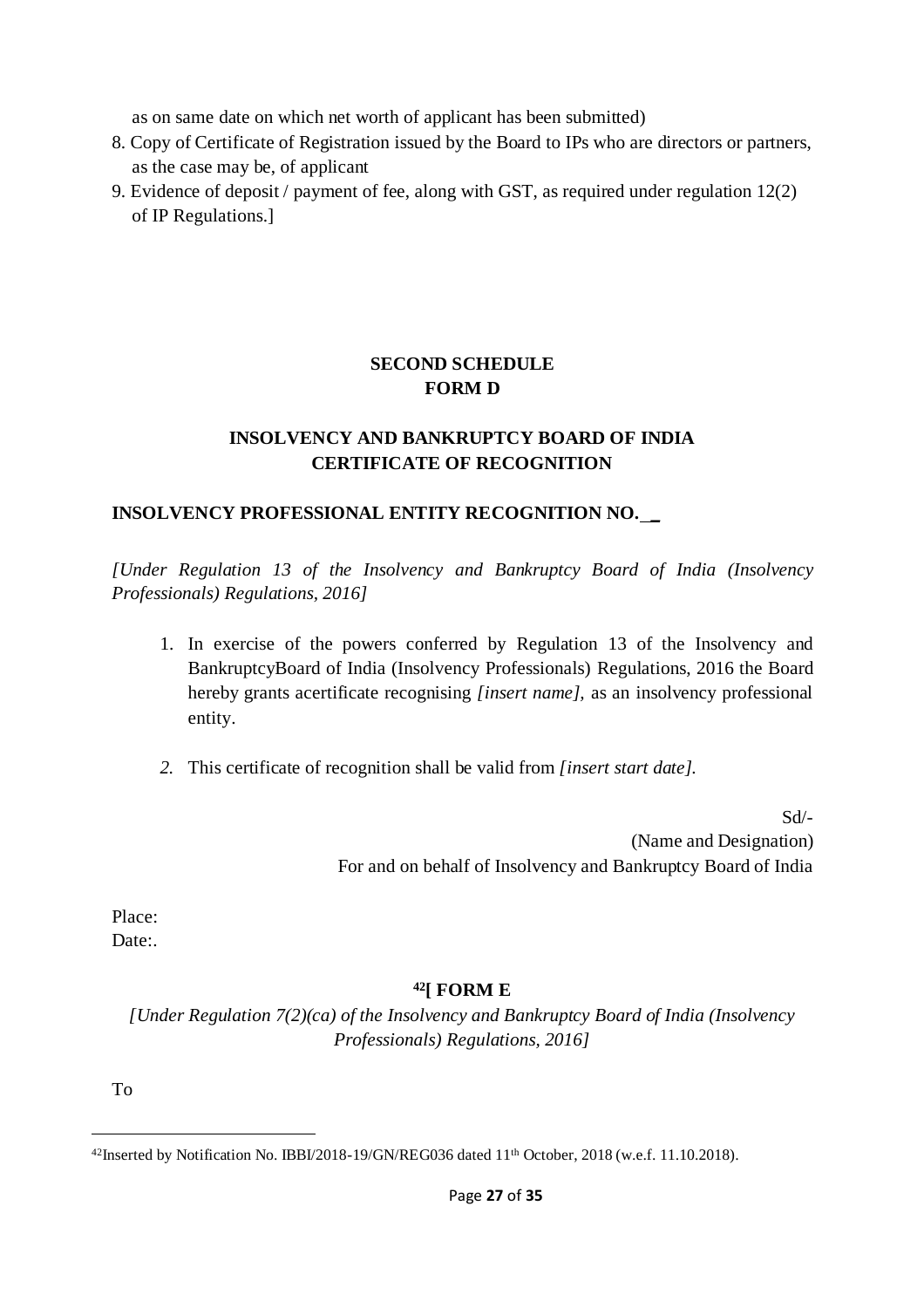## The General Manager (IP Division) Insolvency and Bankruptcy Board of India

*Subject: Annual statement of professional fee of insolvency professional.*

### Sir / Madam,

1. I, [Insert name] hereby submit the annual statement of professional fee earned (whether received or not) by me from my services as an insolvency professional in the financial year [insert financial year], as under:

| Sl.   | Name of Debtor | Services rendered as (IRP/  | Professional fee as an  |
|-------|----------------|-----------------------------|-------------------------|
| No.   |                | RP / Liquidator / Trustee / | insolvency professional |
|       |                | Other, if any)              | for the year $(Rs.)$    |
|       |                |                             |                         |
|       |                |                             |                         |
|       |                |                             |                         |
|       |                |                             |                         |
|       |                |                             |                         |
| Total |                |                             |                         |

2. The following amounts are payable to the Board:

|       | Sl. No.   Under regulation             | Amount Payable (Rs.) |
|-------|----------------------------------------|----------------------|
|       | Regulation $7(2)(ca)$                  |                      |
|       | Regulation 15, being interest from  to |                      |
| Total |                                        |                      |

3. A sum of Rs. …, as worked out in Para 2 above, has been deposited into the account of the Board, vide…....

4. I, [insert name], hereby affirm that –

i. all information contained in this statement is true and correct in all material respects and ii. no material information relevant for the purpose of this statement has been suppressed.

> Yours faithfully, -----------

Place: (Name) Date: ------------- (Registration Number)]

### **<sup>43</sup>[ FORM F**

[*Under regulation 13 (2) (b) and 13 (2) (c) of the Insolvency and Bankruptcy Board of India*

<sup>&</sup>lt;sup>43</sup> Substituted by Notification No. IBBI/2019-20/GN/REG049, dated 25<sup>th</sup> October, 2019 (w.e.f. 25.10.2019).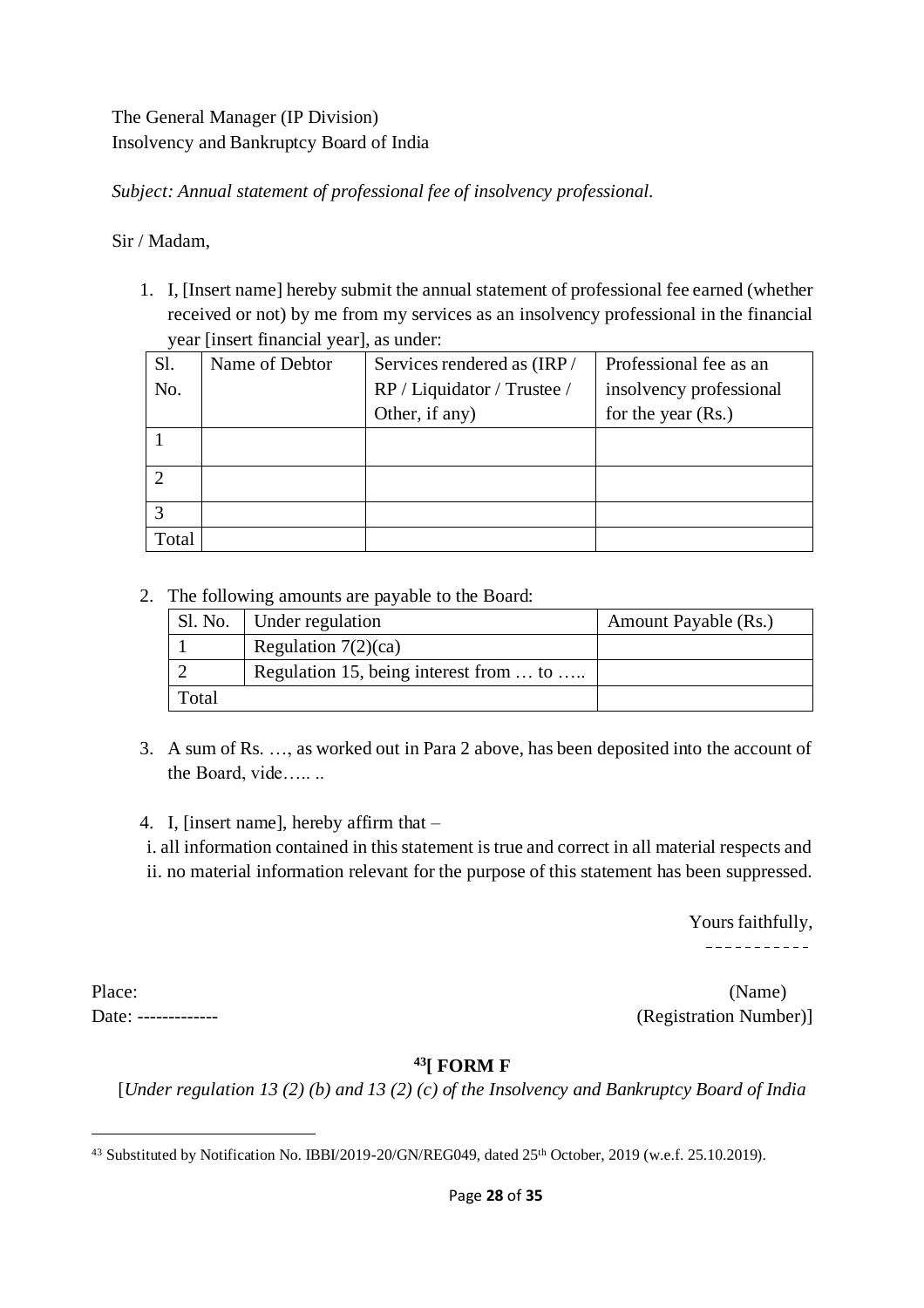To

The Executive Director (IPE Division) Insolvency and Bankruptcy Board of India

## **Subject: Information of cessation/joining of a Director / Partner in an insolvency professional entity.**

Sir / Madam,

I, [*Insert name*], being duly authorised for the purpose, submit the following information in compliance with sub-regulation (2)(b) and/or (2)(c) of regulation 13 of the Insolvency and Bankruptcy Board of India (Insolvency Professionals) Regulations, 2016:-

### **A. Details of the IPE**

- (a) Name of the IPE:
- (b) Date of Recognition by the Board:
- (c) Recognition Number:
- (c) E-mail address registered with the Board:
- (d) Name and Designation of Authorised Signatory:

#### **B. Details of director/partner who ceased to be a director/partner of the IPE**

|    | <b>Description</b><br><b>Particulars</b>                          |  |  |  |  |  |
|----|-------------------------------------------------------------------|--|--|--|--|--|
|    | Details of director/partner                                       |  |  |  |  |  |
| a. | Name                                                              |  |  |  |  |  |
|    | b. Registration No. as IP (if applicable)                         |  |  |  |  |  |
|    | c. Date of registration (if applicable)                           |  |  |  |  |  |
|    | d. E-mail address registered with the Board as IP (if applicable) |  |  |  |  |  |
|    | Details of cessation                                              |  |  |  |  |  |
| a. | Date of cessation as director/partner                             |  |  |  |  |  |
| b. | Whether ceased as Whole Time Director                             |  |  |  |  |  |
|    | c. Reason of cessation (Resignation/Removal/any other)            |  |  |  |  |  |
|    | d. Date of filing of cessation with the concerned authority       |  |  |  |  |  |

#### **C. Details of director/partner who joined the IPE**

| <b>Description</b>                                                | <b>Particulars</b> |
|-------------------------------------------------------------------|--------------------|
| Details of director / partner                                     |                    |
| Name<br>$a_{-}$                                                   |                    |
| b. Registration No. as IP (if applicable)                         |                    |
| c. Date of Registration (if applicable)                           |                    |
| d. E-mail address registered with the Board as IP (If applicable) |                    |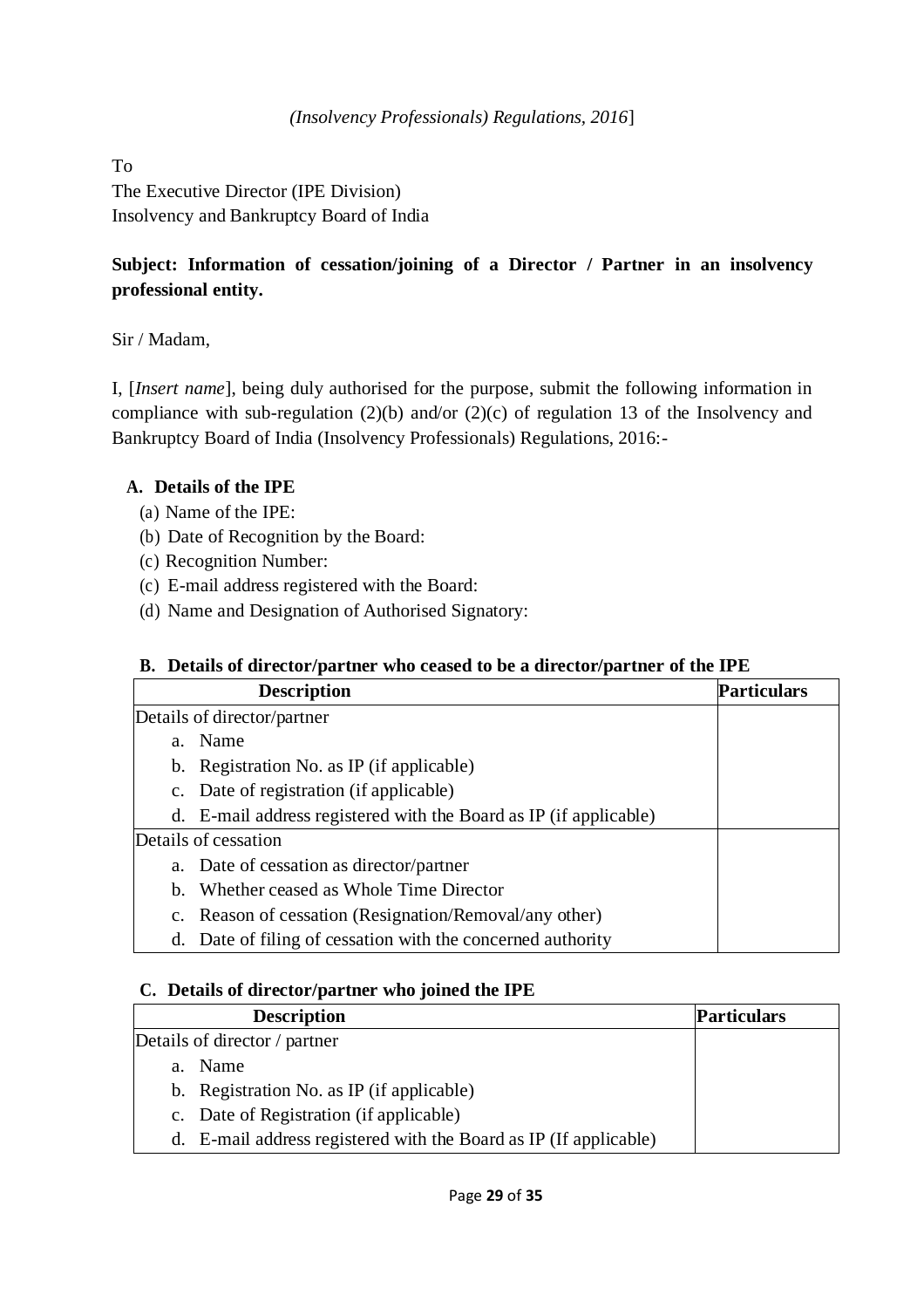Details of joining

- a. Date of Joining as director/partner
- b. Whether Joined as Whole Time Director
- c. Date of filing of joining with the concerned authority
- **D. Composition of the Board / Partnership of the IPE before and after cessation/joining of the Director / Partner**

|     | Composition (before cessation/joining) |             |                 |                  | Composition (after cessation/joining) |              |                 |              |
|-----|----------------------------------------|-------------|-----------------|------------------|---------------------------------------|--------------|-----------------|--------------|
|     | Name of                                | Designatio  | Status as an IP |                  | Name of                               | Designation  | Status as an IP |              |
|     | the                                    | n           |                 |                  | the                                   | (whole time) |                 |              |
|     | director/                              | (whole      | Yes             | If yes, IP       | director/                             | director/    | Yes             | If yes, IP   |
| Sl. | partner                                | time        |                 | Registration     | partner,                              | director/    |                 | Registration |
| No. |                                        | director/   | N <sub>0</sub>  | Number<br>as the |                                       | partner, as  | N <sub>o</sub>  | Number       |
|     |                                        | director/   |                 |                  | case                                  | the case may |                 |              |
|     |                                        | partner, as |                 |                  | may be                                | be)          |                 |              |
|     |                                        | the case    |                 |                  |                                       |              |                 |              |
|     |                                        | may be)     |                 |                  |                                       |              |                 |              |
| (1) | (2)                                    | (3)         | (4)             | (5)              | (6)                                   | (7)          | (8)             | (9)          |
|     |                                        |             |                 |                  |                                       |              |                 |              |

#### **AFFIRMATION**

I, on behalf of [*name of the IPE*], hereby affirm that-

(i) I am submitting the above information within seven days of the cessation or joining of partner or director, as the case may be, in IPE;

(ii) None of the directors or partners, as the case may be, of the IPE is a partner or director of another IPE; and

2. I, on behalf of [*name of the insolvency professional entity*], hereby declare that all information contained in this form are complete and correct to the best of my knowledge and belief.

Yours faithfully,

### **ATTACHMENTS**

| Place: |
|--------|
| Date:  |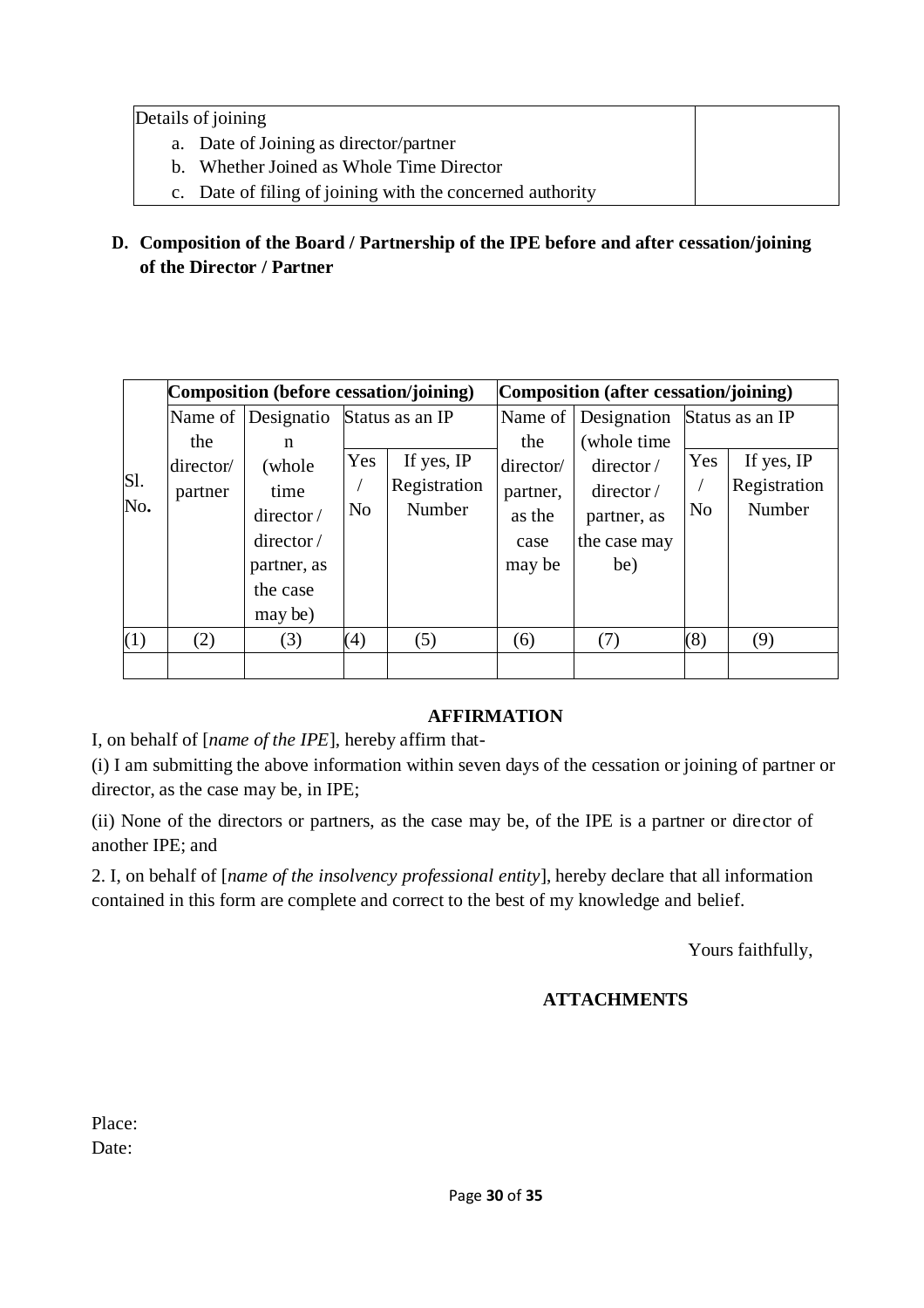(Authorise

Signatory)

d

(Name)(Designation) (Name of the IPE)

(Recognition Number of the IPE)

- 1. Affirmation of the director / partner (In Annexure I / II) ceasing or joining as director / partner of the IPE
- 2. Evidence of deposit / payment of fee, along with GST, as required under the regulation 13(2)(b), 13(2)(c) and 15, as the case may be. (Please note that a fee of rupees two thousand, plus GST as applicable, is payable in respect of cessation / joining of each director / partner).

## **Annexure 1 To Form F**

[*Under regulation 13 (2) (b) of the Insolvency and Bankruptcy Board of India (Insolvency Professionals) Regulations, 2016*]

To

The Executive Director (IPE Division) Insolvency and Bankruptcy Board of India

## **Subject: Declaration on cessation of a Director / Partner of (Name of the IPE).**

Sir / Madam,

I (*name*), hereby affirm that I have ceased to be a director / partner of the \_ (*name of IPE*) bearing IPE recognition No. \_\_\_\_\_\_\_\_\_\_\_\_\_\_with effect from (*dd-mm-yyyy*). I shall, however, remain liable for every act of omission or commission by the IPE when I was its director / partner.

Yours faithfully,

(Name of ex-Director / ex-Partner)

## **Annexure 2 To Form F**

[*Under regulation 13 (2) (c) of the Insolvency and Bankruptcy Board of India (Insolvency Professionals) Regulations, 2016*]

To

The Executive Director (IPE Division) Insolvency and Bankruptcy Board of India

## **Subject: Affidavit on joining as Director / Partner of (Name of IPE)**

Sir / Madam,

|             | (name) hereby affirm that I have joined as a director |
|-------------|-------------------------------------------------------|
| / $partner$ | (name of an IPE) bearing IPE                          |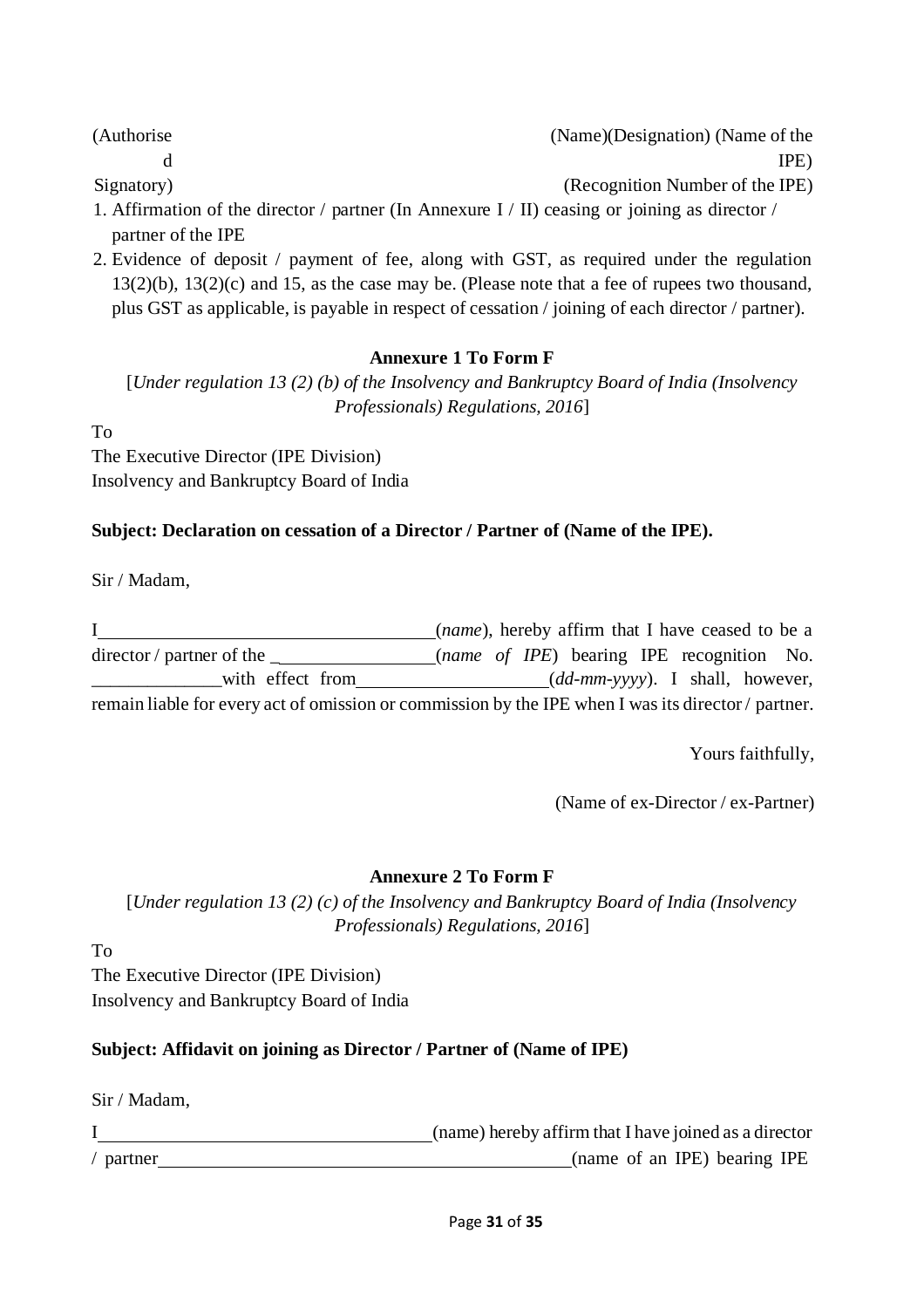| recognition no. |  | with effect from |  | $(dd\text{-}mm\text{-}vyy).$ |  |
|-----------------|--|------------------|--|------------------------------|--|
|-----------------|--|------------------|--|------------------------------|--|

I am not a director / partner in any other IPE.

Yours faithfully,

(Name of Director / Partner).]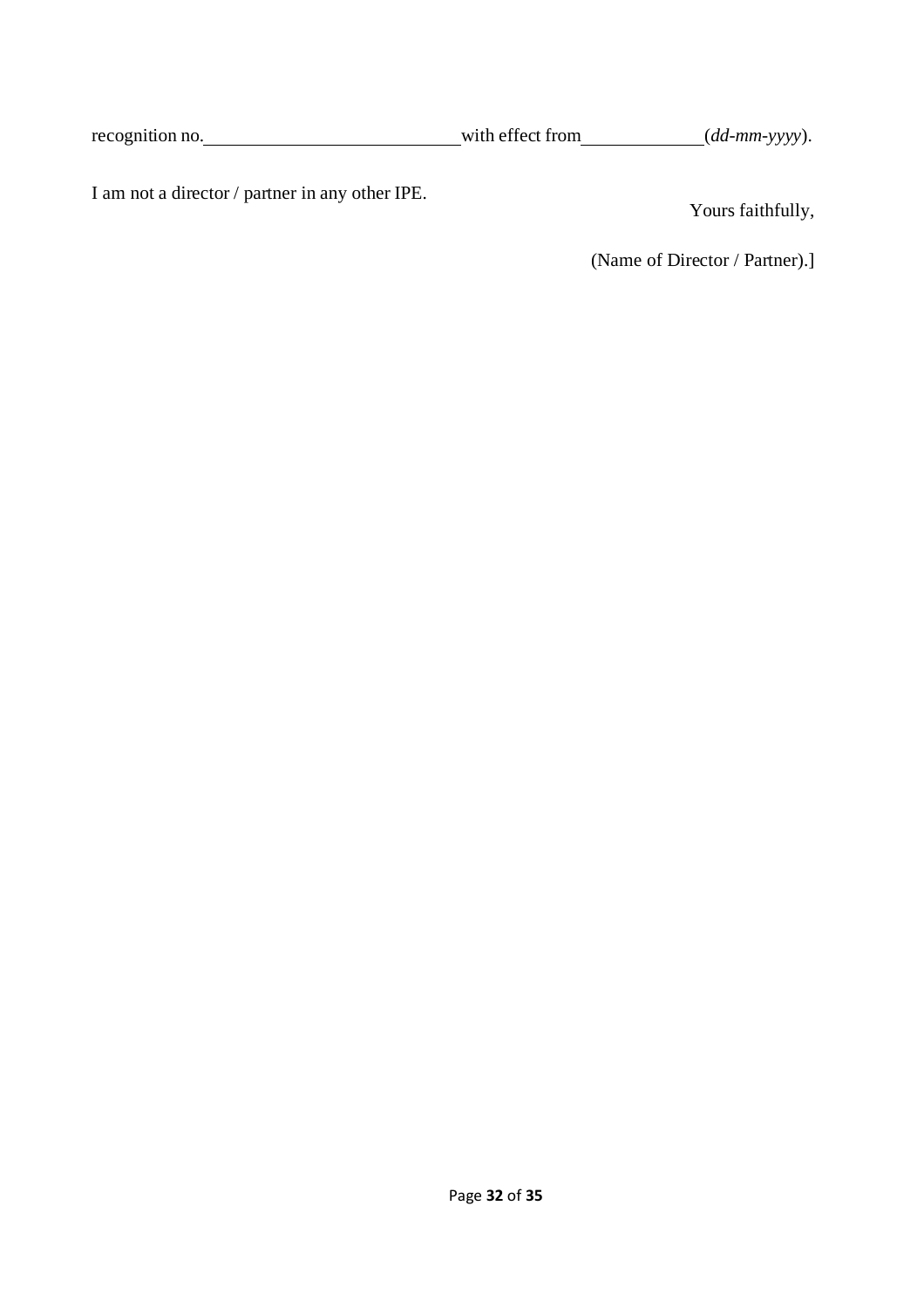### **FORM G**

*[Under Regulation 13 (2) (ca) of the Insolvency and Bankruptcy Board of India (Insolvency Professionals) Regulations, 2016]*

To

The General Manager (IPE Division) Insolvency and Bankruptcy Board of India

*Subject: Annual statement of turnover of insolvency professional entity.*

*Sir / Madam,*

1. I, [Insert name], being duly authorized for the purpose, hereby submit the annual statement of turnover (whether received or not) from services rendered by the (write name of the insolvency professional entity) in the financial year [insert financial year], as under:

| $\overline{\text{S1}}$ . | Name of | Name of IP who      | <b>Broad</b> | Turnover from        |
|--------------------------|---------|---------------------|--------------|----------------------|
| No.                      | Debtor  | rendered services   | description  | services rendered in |
|                          |         | as $IRP/RP/$        | of kind of   | the year (In Rs.)    |
|                          |         | Liquidator /        | service      |                      |
|                          |         | Trustee / Other, if | rendered     |                      |
|                          |         | any                 |              |                      |
|                          |         |                     |              |                      |
| $\overline{2}$           |         |                     |              |                      |
| 3                        |         |                     |              |                      |
| Total                    |         |                     |              |                      |

2. The following amounts are payable to the Board:

| Sl. No. | Under regulation                       | Amount Payable (Rs.) |
|---------|----------------------------------------|----------------------|
|         | Regulation 13 $(2)$ $(ca)$             |                      |
|         | Regulation 15, being interest from  to |                      |
| Total   |                                        |                      |

3. A sum of Rs. …, as worked out in Para 2 above, has been deposited into the account of the Board, vide…....

4. I, on behalf of [insert name of entity], hereby affirm that –

i. all information contained in this statement is true and correct in all material respects and ii. no material information relevant for the purpose of this statement has been suppressed.

Yours faithfully,

(Authorised Signatory)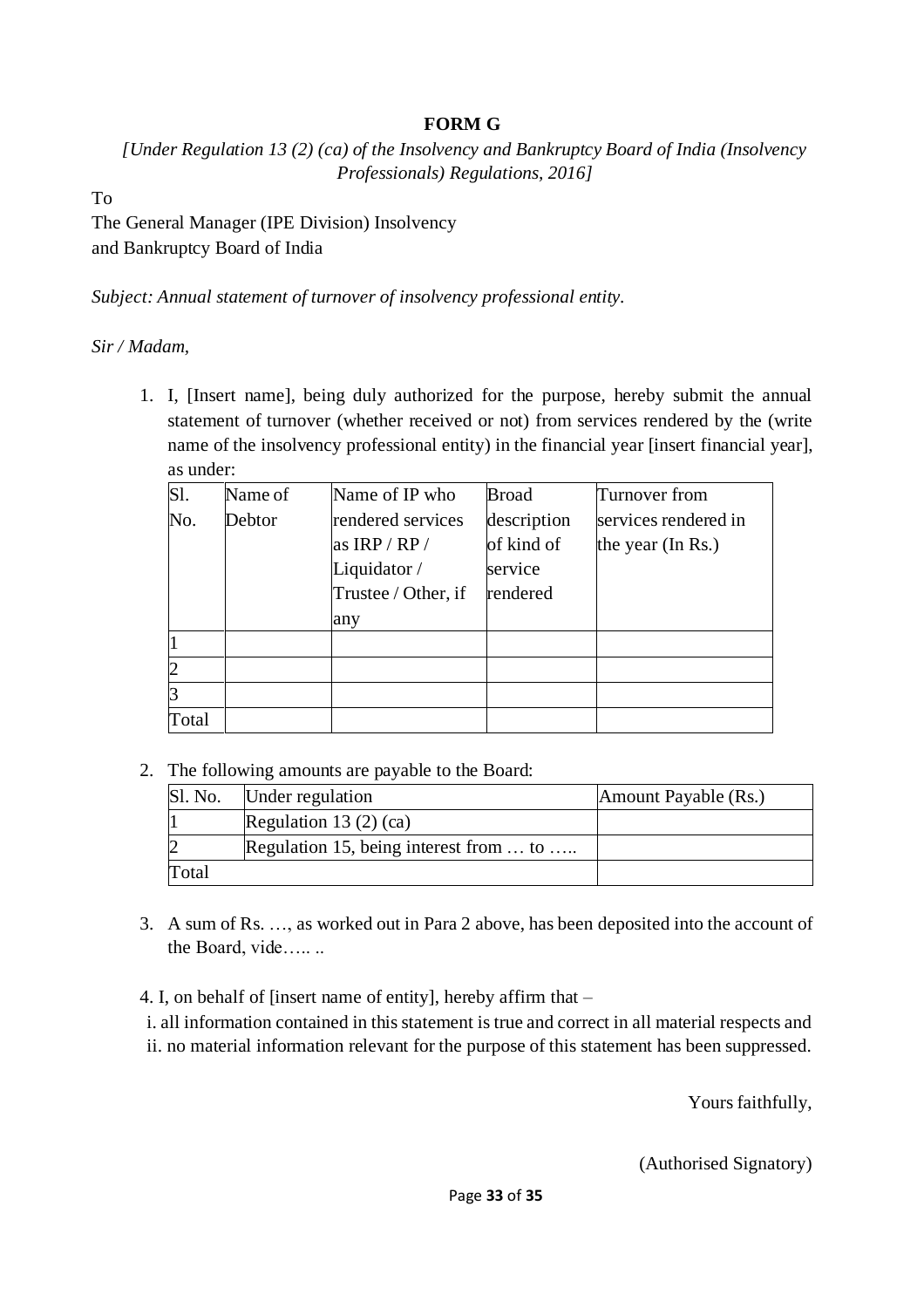(Name) (Designation) (IPE Name) (IPE Recognition Number)

Place: Date:

## **<sup>44</sup>[FORM H**

*[Under regulation 13(2) of the Insolvency and Bankruptcy Board of India (Insolvency Professionals) Regulations, 2016]*

To

The Executive Director (IPE Division) Insolvency and Bankruptcy Board of India

## **Subject: Compliance Certificate under sub-regulation 2(cb) of regulation 13 of Insolvency and Bankruptcy Board of India (Insolvency Professionals) Regulations, 2016.**

Sir / Madam,

I, [*name of the authorised signatory*], having been authorised for the purpose, on behalf of [*name of insolvency professional entity*] with [*recognition number of the insolvency professional entity*], hereby affirm that the insolvency professional entity has

(a) at all times complied with clauses (a) to (g) of sub-regulation (1) of regulation 12; and

(b) complied with clauses (b) to (ca) of sub-regulation (2) of regulation 13

of the Insolvency and Bankruptcy Board of India (Insolvency Professionals) Regulations, 2016 during the financial year …….

2. I, on behalf of [*name of the insolvency professional entity*], hereby submit the following information, reflecting the status as on  $31<sup>st</sup>$  March (Year):

(i) Sole objective/nature of business of the IPE [*Description of the sole objective*].

(ii) Net worth of the IPE:

(iii) Director / Partners:

<sup>44</sup> Inserted by Notification No. IBBI/2019-20/GN/REG049, dated 25th October, 2019 (w.e.f. 25.10.2019).